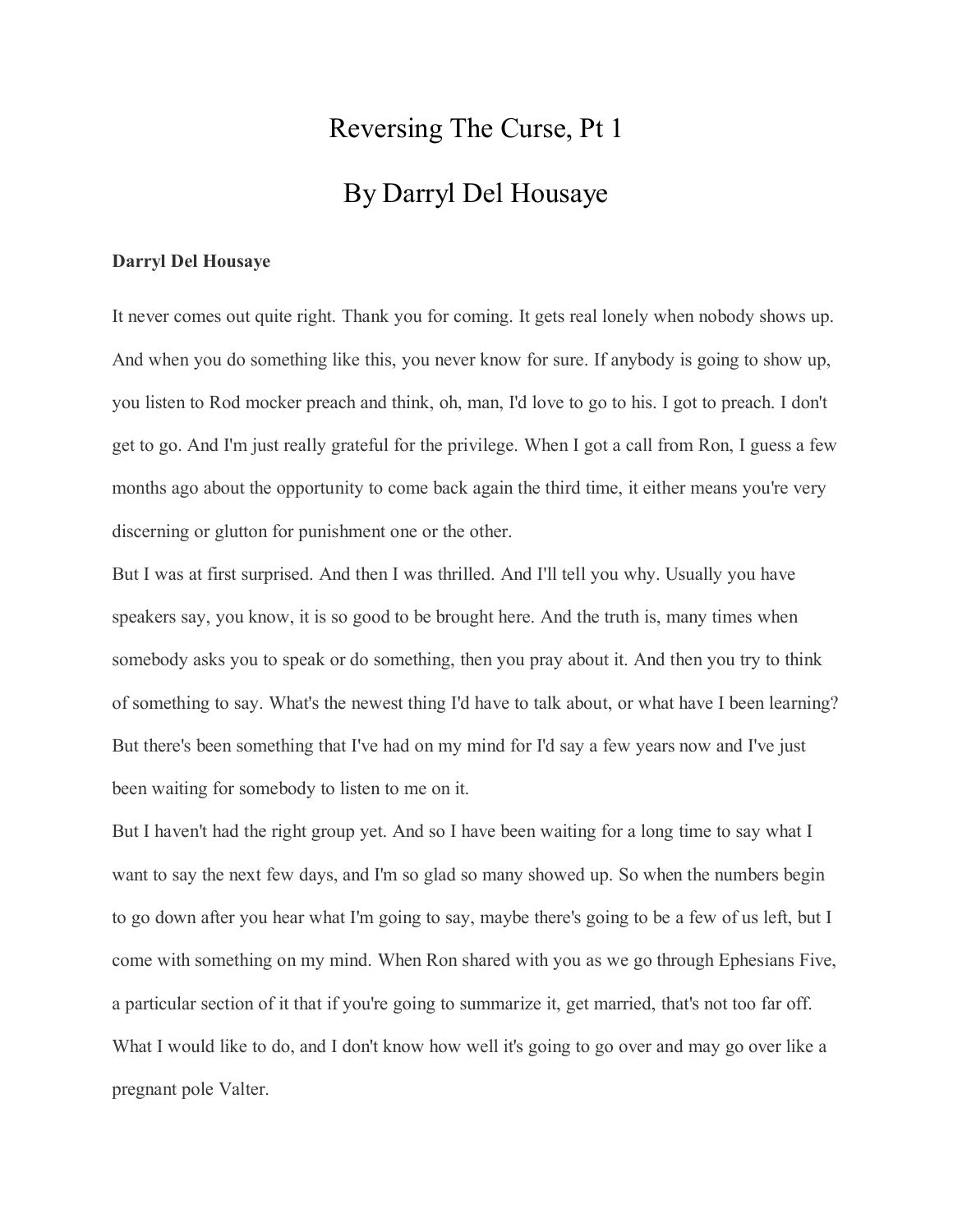### DelHousaye: Reversing The Curse, Pt 1

But what I'm actually going to attempt to do is present a case for getting married. The last I hear, Amen, I was telling Les maybe what we have to do is have everybody sit, boy, girl, boy, girl, and really make this thing great. Show you how to make out, build up to it. The whole thing. We do it and turn the lights off. But what I thought we'd do is rather do a biblical approach to this whole thing. Seriously. A Jewish father had three responsibilities for his son, and if he did not fulfill these responsibilities, he was considered in the community worse than an infidel.

He was not considered to be a good father. The first thing he was to do was to teach his son to love the Lord thy God of all his heart and soul and mind and spirit. The second thing he was to provide for his son was a profession, a skill. Whether that be a Carpenter, whatever it might be, but the third thing that he was to prepare his son was to prepare his son to take on a bride, to be married. Last three, four, five years, we have a very large singles group at our church. Half of Scottsdale there in Scottsdale, Arizona, half of the population single. They're saying within the next couple of years, half of the population in the United States will be single. It is very in to be single. And of course, I remember answering the Bible questions and trying to help out the poor folks who were single, that there was a biblical basis to be single. So we spent time in one Corinthians, chapter seven and saying, You're freed from earthly concerns and you can serve God, and it's okay.

You don't have a disease just because you're single. But it seems that over these last five to ten years, there's been a real movement in our world. That the norm as being single. And marriage is the exception. Case in point. Now, you gals. If you start talking about I'd like to meet a husband here at Biola. You're going to have people roll their eyes and cough a little bit and say, oh, great. You're here for your Mrs. Real good. Or if one of you guys ever even burped the fact that maybe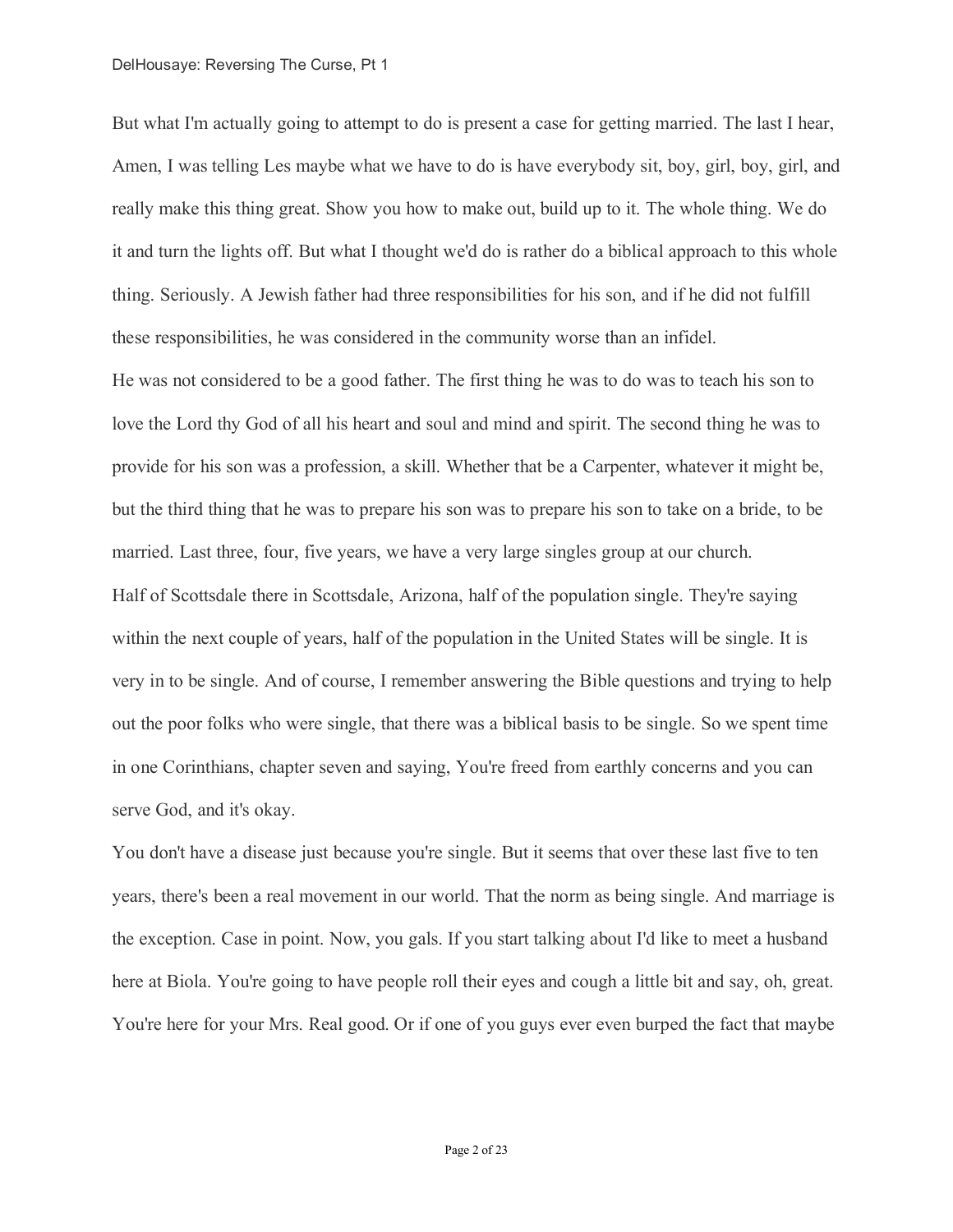you would be interested in finding a wife during these four years, you would go through social ostracism that would be second to hardly anything.

You may get a lot of dates on the other hand, but the fact still is it's not spiritual to talk about things like this. All I can say is this, I have a lot of men in our Church and a lot of women in our Church who are married. They have children. And I see a lot of strong Christian Godly women married to a lot of spiritual flakes. And I'll tell you why it's because these are the same ones. And I'm not talking so much about the older couples because it was kind of in to get married 10, 15, 20 years ago. But I'm talking about those who've been married less than ten years. I'm finding that these guys kept saying, Well, I'm not going to get married. I'm not going to give no single single. What's that group single to the Rapture, whatever it is, SUP, sir or whatever. Then what happened is they fell in love. Well, first they fell in lust, then they fell in love.

But basically, they fell in love. They found somebody. And then they decided to get married. But they got married, never thinking about getting ready to get married. So all of a sudden, presto chang-o, I am husband. It's an amazing thing. Most of you guys would run around as little tiny boys. You're so cute, a little lizard thing, and mothers would feed you and take care of you. And it was wonderful. And then you became a man. Now many of us became men by default because we just hang around long enough.

You become a man. You don't really make a choice to do that. You just do. And while you gals are laughing the same thing with you, you were little girls and pigtails in the whole thing. And all of a sudden, around age 12 13, weird things begin to happen, which really confused those of us in the 9th grade, I remember my first girlfriend was a niece, Urban. We started dating when we were eight, went together for five years, broke up in junior high because she was a foot taller than I was.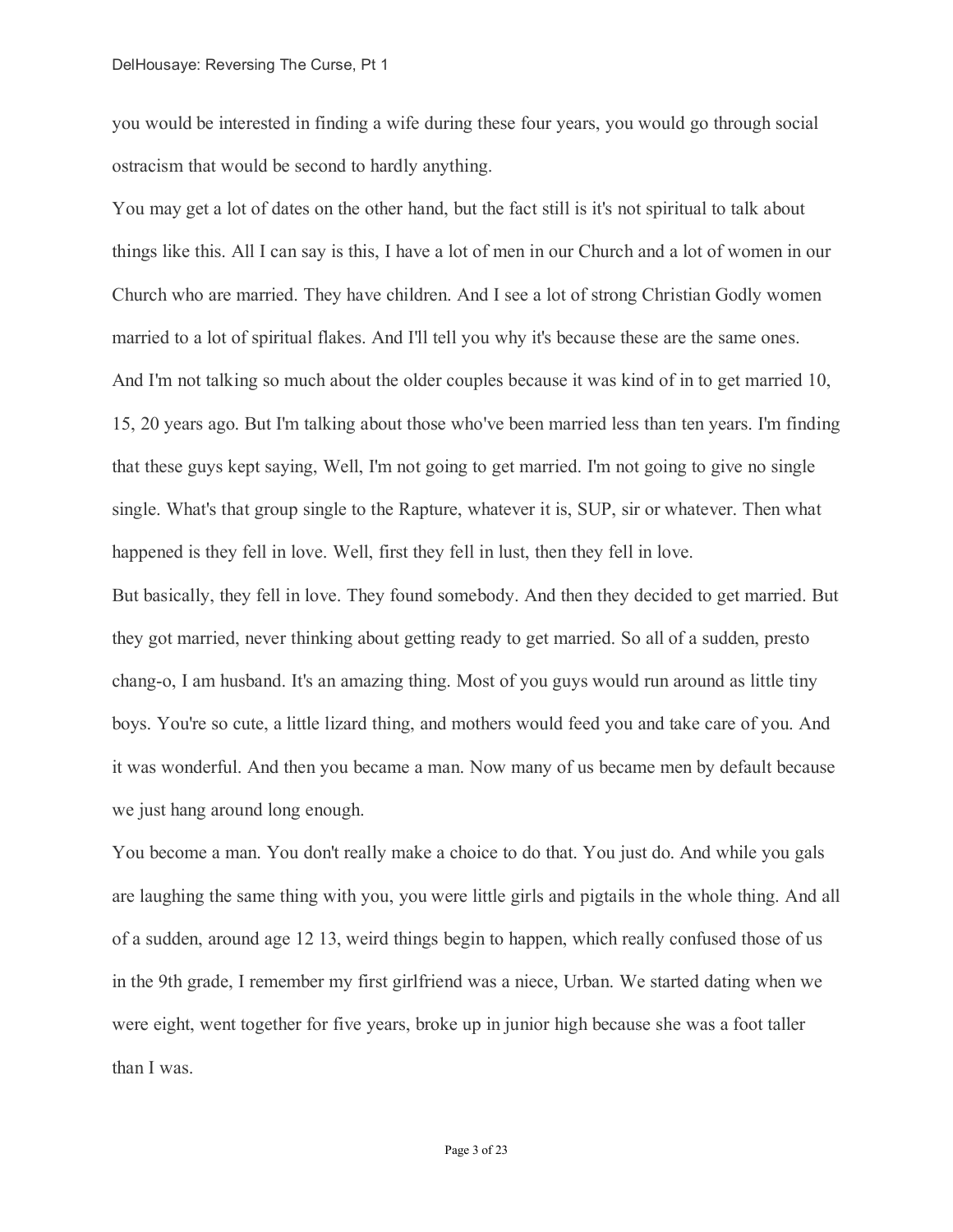And that was very difficult. But I remember that gals begin to change and you become a woman. Again you never made a choice to do that. Some of you fought it and he just became a woman. But in the Bible, it talks about when a man becomes a husband and a woman becomes a wife and you don't have to. God gave you a free will and it is a choice. And it is a Covenant you make with God to not just be a man but become a husband.

And for a woman, not just to be a woman, but to make a choice to become a wife. But even plumbers have to go to school for sometimes four to five years to learn how to plumb. But we just fall in love. You know, I think the reason that we have gals. Most gals are more ready to get married is because don't tell anybody. And I don't want to break secrets. But you've probably been thinking about it longer than the guys, but we guys, we don't think about it. There is nothing ungodly unspiritual for a young woman to say. I want to love Lord God of all my heart. And yes, I want to have a profession. I want to serve God. And yes, I want to get married. I believe that marriage is the norm. God created it as the norm singleness, even though our world says the opposite is the exception, even to the point that in one Corinthians seven, some feel it's actually a spiritual gift that God calls some too. But just because socially it's down to get married, since when did we Christians get our order from the world? Well, like I say, if you're going to leave, now is a good time. But my desire is not to do a lot of wedding ceremonies in three days, but rather, although at \$25 a hit now. But rather, I like to present to you a biblical perspective, a case for getting married. And if I had one goal during our three sessions together, I would like to see the Spirit of God through the teaching of the Word of God, removed the stigma, the negative stigma of being open to getting married and looking for a husband, looking for a wife.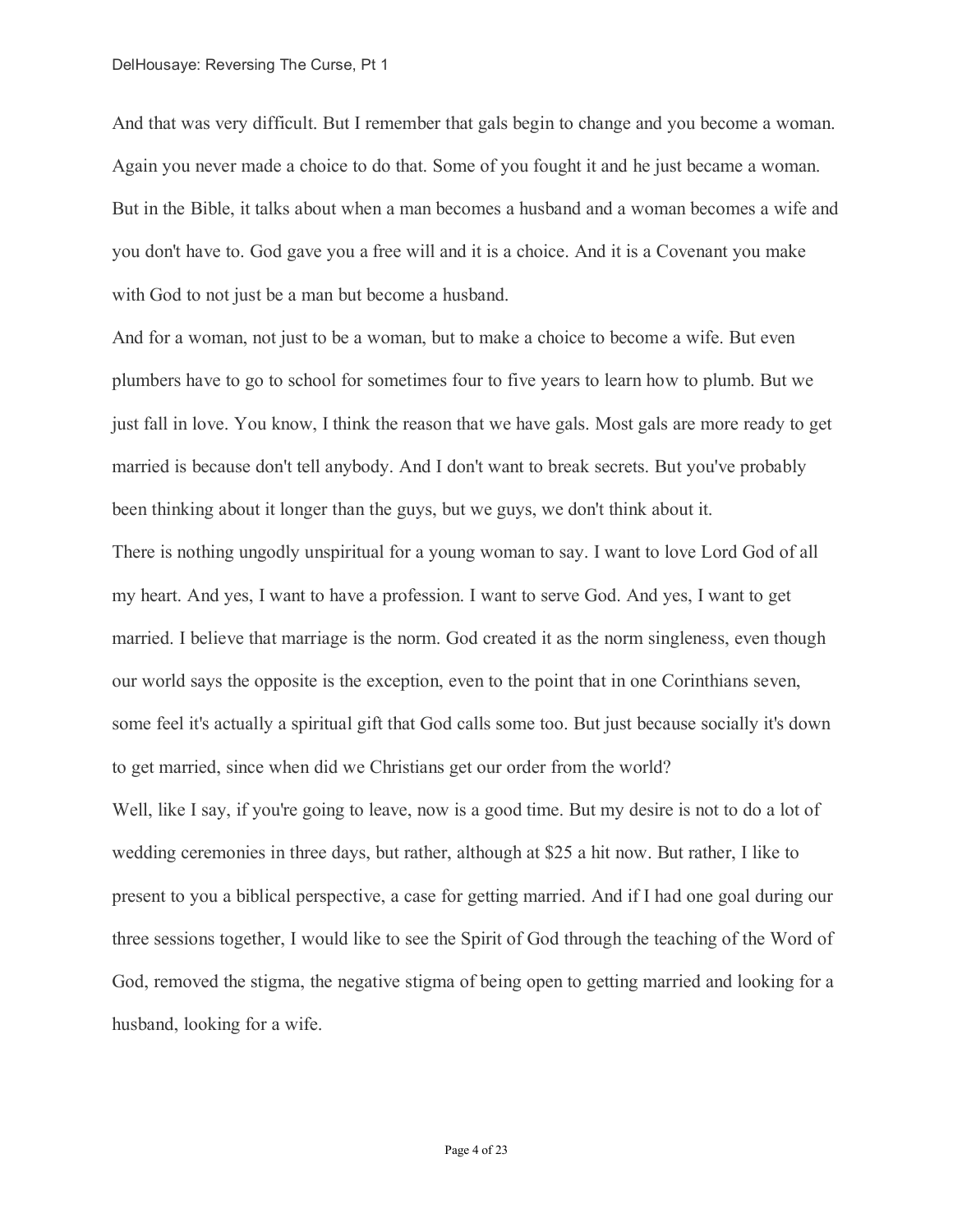### DelHousaye: Reversing The Curse, Pt 1

And so the old adage every day is a potential mate that that need not be profanity. Why don't we have a word of prayer? You pray for me that God would maybe use me to help you think this thing through. Okay, Father, thank you so much for the privilege of sharing some things been on my mind for a long time. Lord, it's just really hard when I have a 28 year old man come to me and say, I'm just not ready for a serious commitment. I got married when I was 20. I wasn't ready for a serious commitment then, but I've learned commitments since then. The Father and the mind, almost 17 years I've been married. I've seen you use my wife. I've seen you use my kids to make me into a man that you can use.

Father, I would ask that you would help us to understand your scripture, not opinions, but Father, that we would really indeed not be so persuaded by the things other people are saying. So help us. And Father will trust the teaching to your spirit. And we pray this in the name of Jesus Christ and God's children said, Amen. I want to read to you a letter that Chuck Swindle received. I think this is great. Kind of introduces a little bit of the thought. "Dear Chuck, I want you to know that I've been here all week and I've enjoyed every one of your talks.

I know you will help me in my remaining years. I love your sense of humor. Humor has done a lot for me in my spiritual life. How could I have raised twelve children starting at age 32 and not have had a sense of humor? I married at age 31. I didn't worry about getting married. I just left my future to God's will. But every night I hung a pair of men's pants on the bed and knelt down and prayed this prayer, Father in Heaven, hear my prayer and granted, if you can, I've hung a pair of trousers here.

Please fill them with a man." Chuck goes on. "I had a good laugh. In fact, I thought it was such a classic illustration of the right mental attitude toward life that I read it to my congregation in Fullerton, California, when I returned and the congregation that day was half of one of our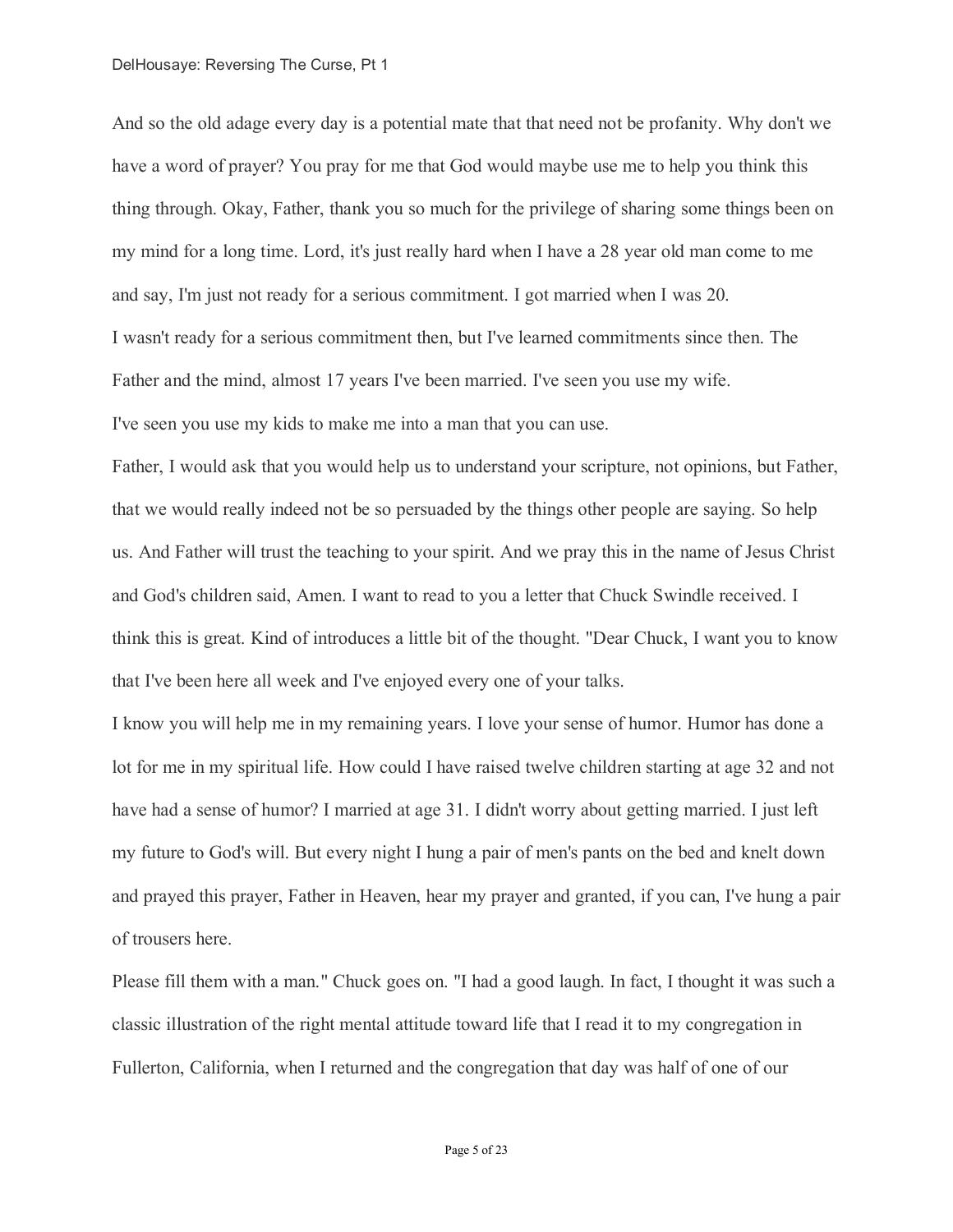families. Mom and a sick daughter were home, but dad and an older son in his twenties were present and heard me read the letter. The mother who knew nothing of the letter, wrote me a note a couple weeks later.

She was brief, and to the point she was concerned about her older son. She said that for the last week or so he had been sleeping in his bed with a bikini draped over the footboard. She wanted to know if she should be concerned." Well, I guess there's different approaches of believing God about this whole thing on finding the mate. But as I took our people some a couple of years ago through the book of Ephesians verse five, verses, we go through and study the Bible being a Bible Church, that's how we do it.

And as I went through the book of Ephesians and we came to chapter five, it hit me what Paul was doing. I have entitled this series Reversing the Curse. And maybe you'll understand what I mean. As I show you, if you go all the way back to the very beginning when God created man and woman. And you know, in Genesis chapter one, verse 27, God creates man in his own image. He creates man, both male and female. He created them. So that means there's male, man and female man.

So it's not when the Bible talks about man this man that, gals you're not ostracized from that thing. But after God creates the man, he has created everything else before that. And he says, It's good, it's complete. It's perfect. It's the way I want it until he comes to the creation of man. And man was basically the first not good of creation. I read an article by a Christian feminist who said that when God created man, it was the first attempt. And then when he finally got his act together, then he created the woman.

Well, maybe that that's true. I don't think so. But he creates the man and man was not complete. As a matter of fact, in Genesis chapter two, he says, this, then the Lord God said, It is not good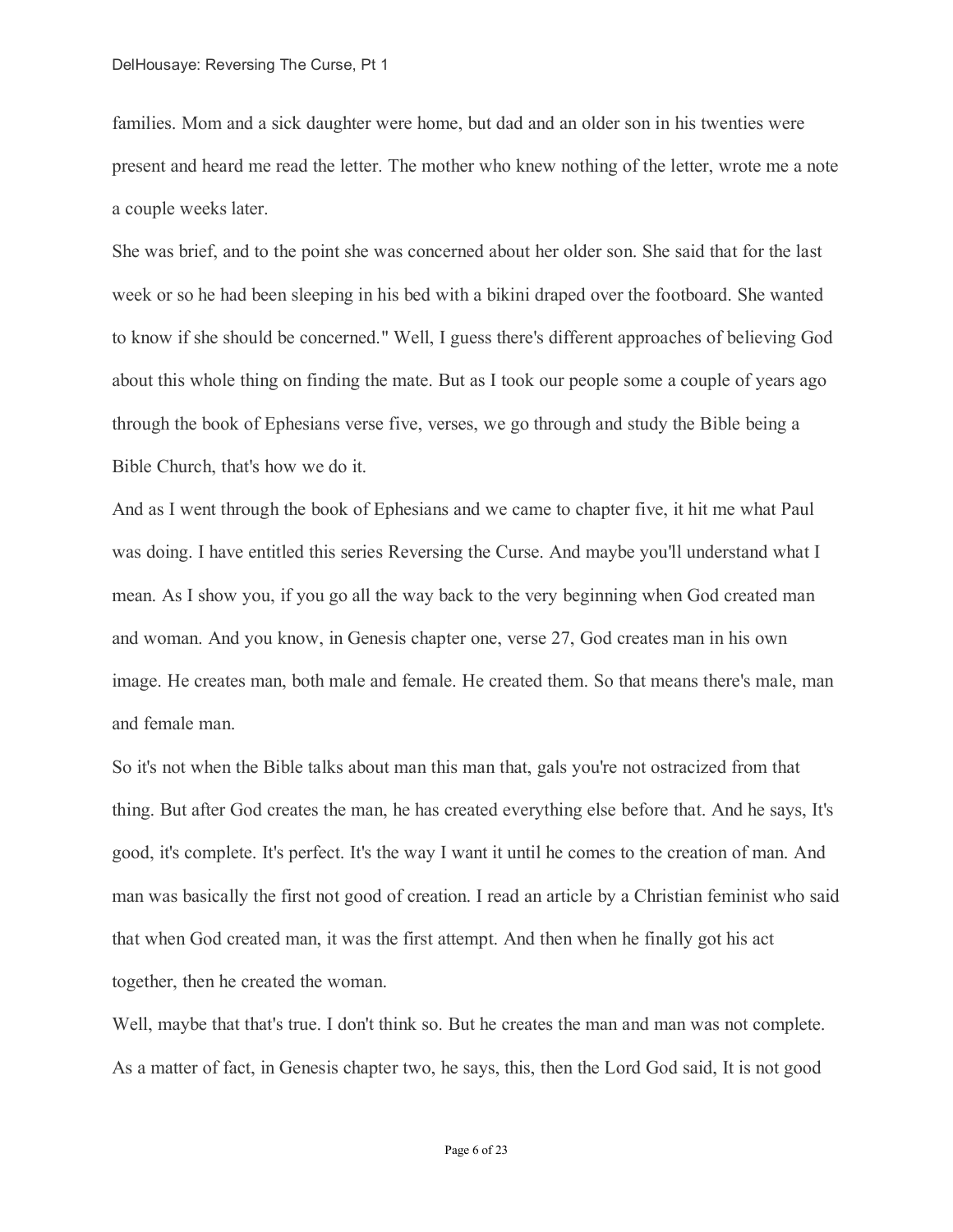for the man to be alone. I will make him a helper suitable for him. So God looks at the creation of man. And he says, this isn't done. This is incomplete. And so then he says, all right. And out of the ground, the Lord God had formed every beast of the field, every bird of the sky, and brought them to the man to see what the man would call them.

And whatever the man called the living creature, that was its name. Well, that's kind of a strange. I tend to ask a lot of questions. When I study the Bible. God, I thought you were talking about Adam being alone, Adam the man being incomplete. And now he's talking about giving names to the animals, by the way, here in the text, those animals, which he had already made. All right. So it's not that he gets confused with Genesis chapter one. But he says in verse 20, and the man gave names to all the cattle and to the birds of the sky, to every beast of the field.

But for Adam, there was not found a helper suitable for him. He goes, oh, okay. See, God knew that Adam was alone. The angelic beans knew that Adam was incomplete. Who was the one person in the universe who did not know he was incomplete? Adam, I mean, he didn't know. And so God says, all right, Adam, I'm going to give you a little lesson on your incompleteness. Begin to name all the rest of creation. So Adam begins to give names all the creation. Now, Adam. I don't know what his IQ would be, but I'm sure he was higher than a prune, and he could handle the fact that as he named the different animals, God had created the rest of creation, both what? Male and female.

And as Adam began to name all the animals, and he had to have some reason for naming them, he realized there were two kinds of animals, but a similar kind with little plumbing differences. And so what he did was he realized that Adam realized he was alone. Now notice what God does. There was not a helper suitable for him. A completion, a helpmate. Then the Lord does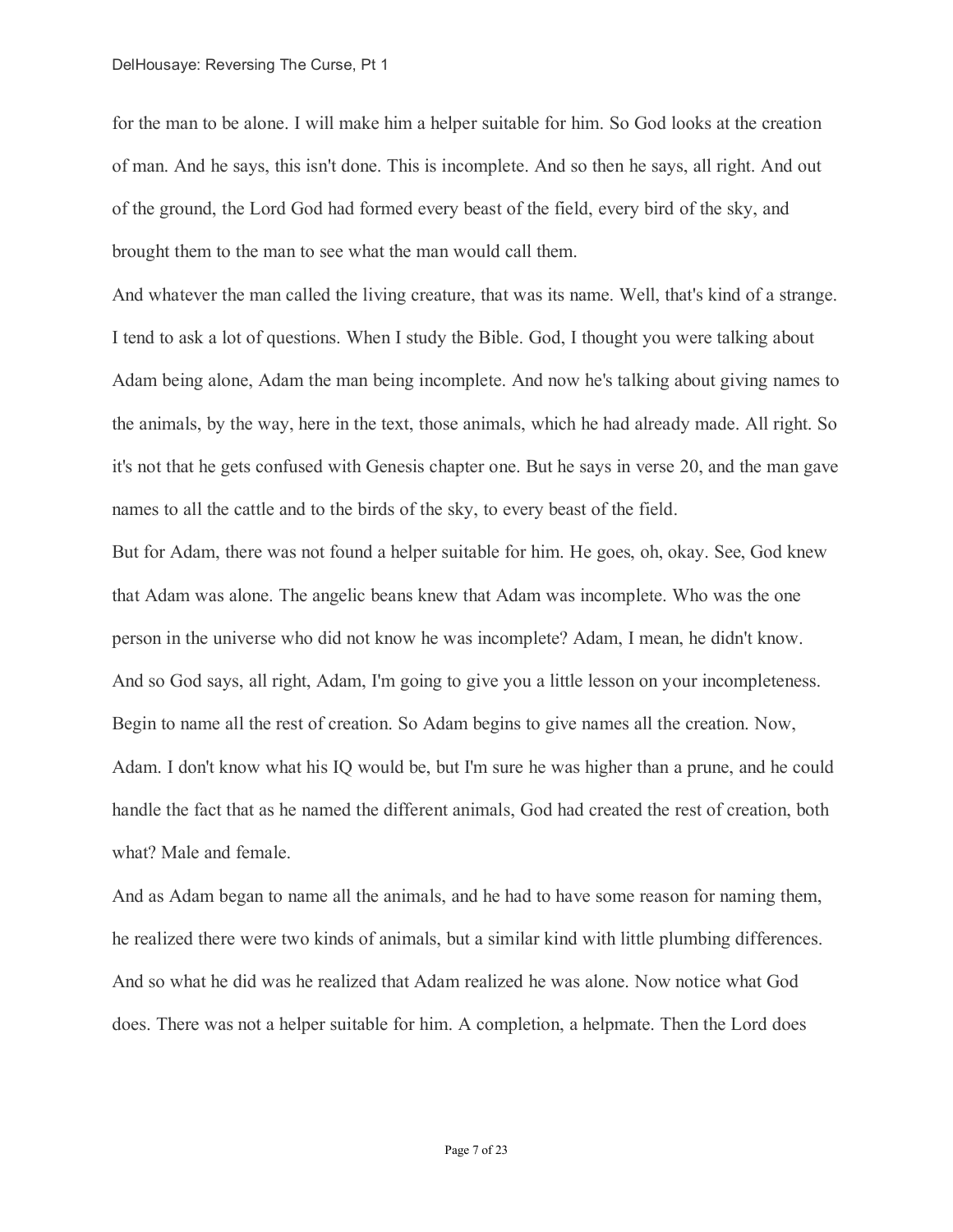some minor surgery. So the Lord God caused a deep sleep to fall upon the man he slept, took one of his ribs and closed up the flesh at that place.

And the Lord God fashioned into a woman, the rib which he had taken from the man and brought her to the man. And the woman has been a pain in the side ever since. No, I'm sorry. Somebody wrote that in there. That's not in the Bible, but God does a little work. He opens Adam up. And some people say, now, do you believe that literally? Why not? I mean, it comes down to let's let God be God. And if God created everything, then can't God open somebody up and take their rib out and create something out of that if he created man out of dirt.

So it gets down to your theology of what do you believe about God? Yes, I believe this literally. The little play on words. Here the word for Adam is Adam. But here man was ish in Hebrew, and he creates the Isha. Isha is the ideas from the man, the woman was created. And they say that's where they get the English word woman, the woman's from the womb of the man. Whatever that might be, he creates the woman. And that's the design.

Now watch what happens. The Lord got fashioned to a woman, the rib which he had taken from the man and brought her to the man. And the man said, wow, which is translated, this is now bone of my bones and flesh of my flesh. She shall be called woman because she was taken out of the man. Now there's a Hebrew parable that when God created the woman, he did not create the woman from a bone from the man's head, lest he should usurp authority over him, nor a bone from the man's foot, lest he should trod upon her but a bone from his side close to his heart, a place of equality.

She was created to complete the man. Now that was accretion of the woman's. Now all we've got is one woman, one man. Where are we going to go from there? God says, I have a better idea. Verse 24 for this cause, what cause? The fact that the woman was created out of the man for the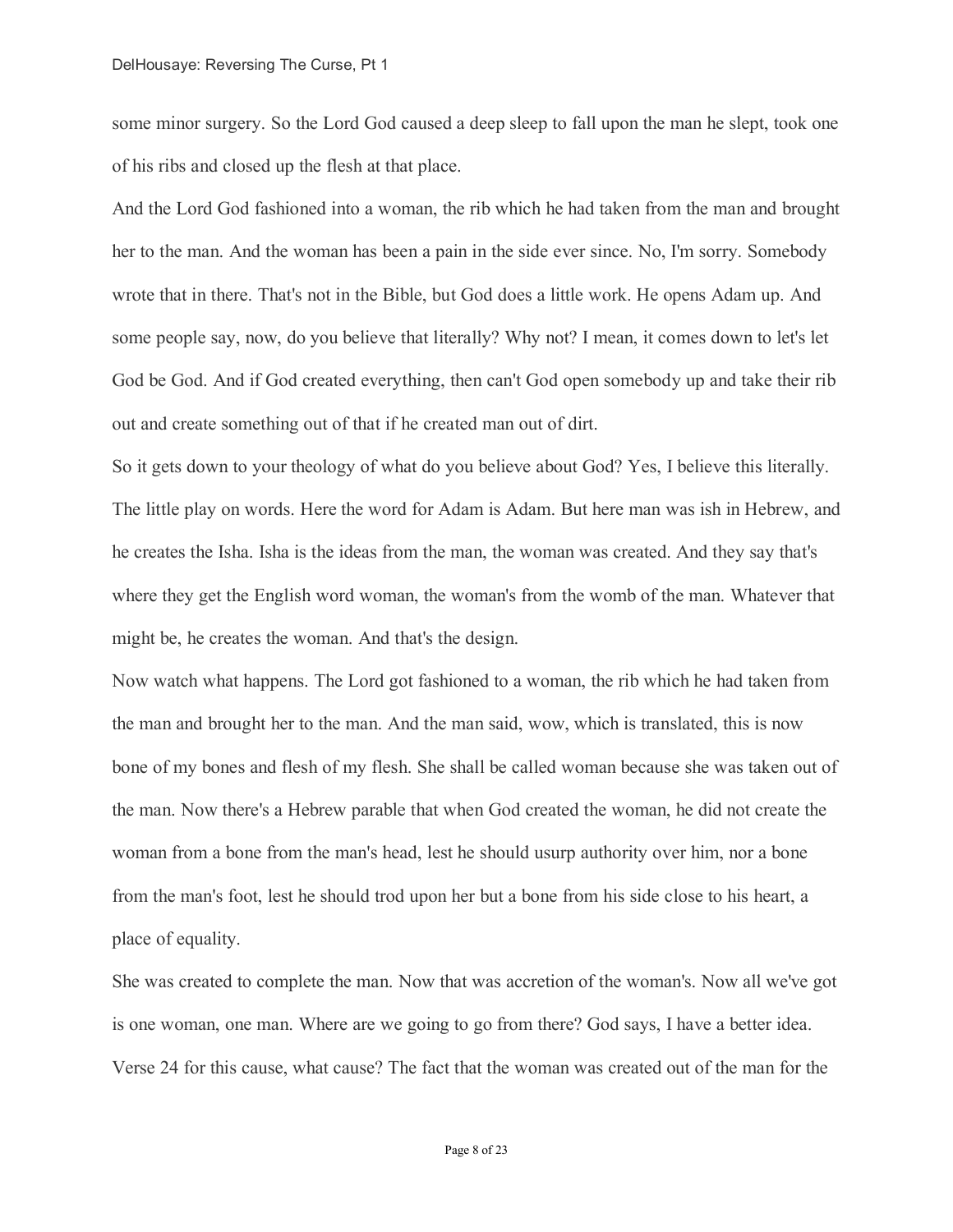purpose of completing the man. For this cause, a man shall leave his father and mother and mother and mother. Excuse me. He shall leave his father and his mother and shall cleave to his wife, and they shall become one flesh.

Interesting thing there on the whole issue of fornication. If I read the text chronologically correct, it says he shall leave his father and mother cleave to his wife, and then the two become what? Then they become one flesh. Anything out of that design is by definition, fornication. That's why, in one Thessalonians chapter four, he says, you want to know God's will? It's for your sanctification, your sexual purity to abstain from sexual fornication. Because as God designed it from the very beginning, it was a man leaving his father and mother, one man, one woman coming together, becoming one flesh.

And you know, there's all kinds of studies you can do on the one flesh. But I'll tell you this much, literally you become one flesh when you have children, because my John and my can't, they're not really mine. They're lone to me. But they are literally the one flesh of Holly and Darryl. Now God designed something here. One man, one woman come together. And then that's the couple, he says, you multiply have children. Some say, well, therefore, should we always have a bunch of children? Well, they were to fill the Earth.

And Adam and Eve have already really fulfilled that commitment. The Earth is filled. So it's not that God says already have children. That's another issue. Although the Bible assumes you will have children, as it says in Ephesians six fathers, you make sure you're teaching your sons, in Colossians three, you make sure you do not instill bitterness in your children. The Bible assumes you're going to have children. All right. Well, what happens? We got marriage, husband, wife. God puts it together, and that's all that marriage is. People kind of say, Well, what's in a piece of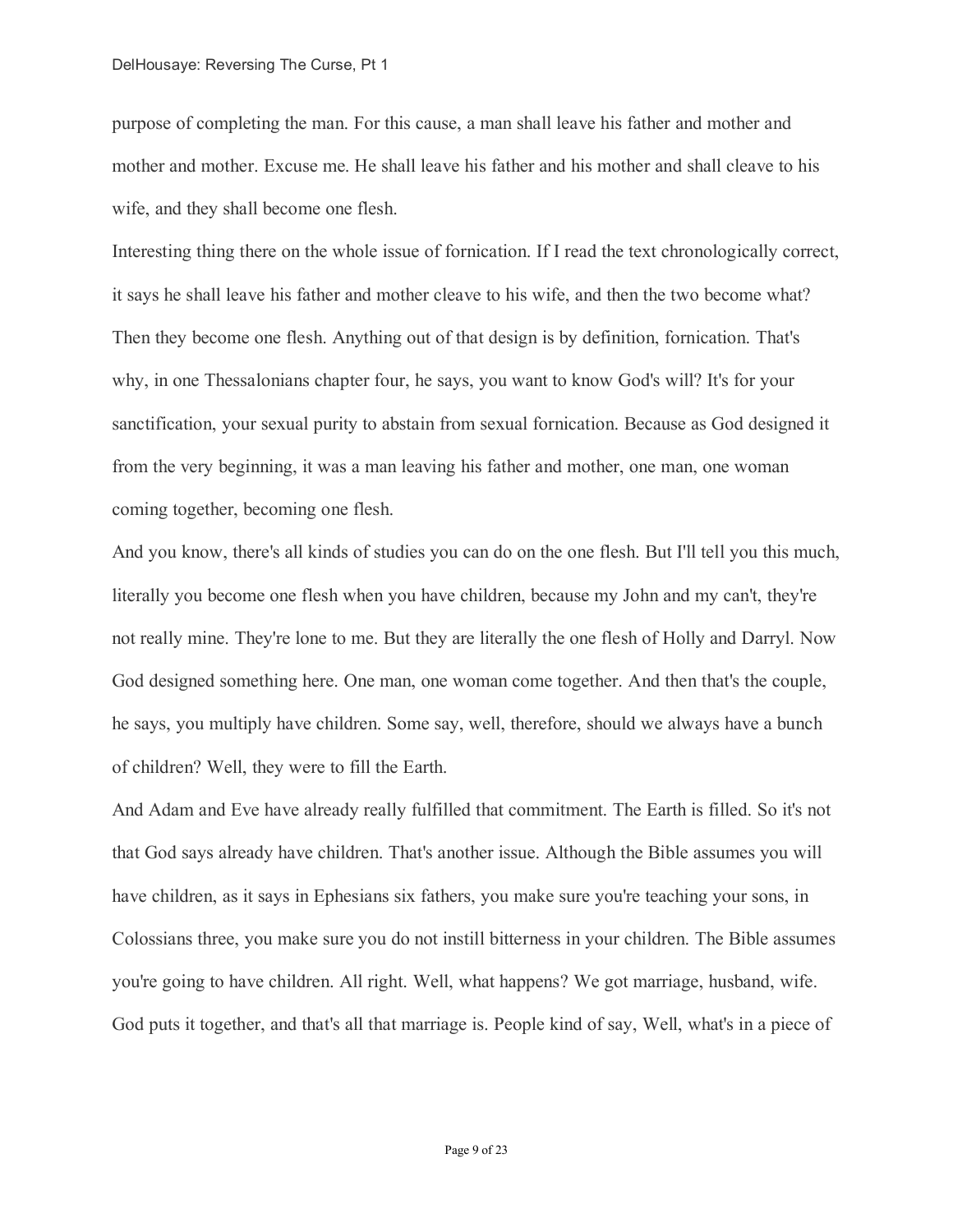paper, commitment, public testimony that I'm not ashamed to declare that I will live with this woman and make a commitment to God to do so.

That's what's in a piece of paper. What happened? I'll show you what happened. Chapter three happened. So now you've got Satan comes in, and Satan is always trying to bend and trying to distort the design of God. I mean, God says, all right, one man, one woman, come together, have sex, have children, praise God. Bed unto file. It's going to be great. You're going to love it. Of course. Then you go through the book of Genesis and they say, Well, Hey, Satan's got a better idea.

So then we're going to be introduced to homosexuality and we're going to be introduced to incest. And we're going to be introduced to adultery and on and on and on and on. Satan consistently tries to distort and bend the design of God from the very beginning. Well, you want to know the very first thing he goes after the relationship between a man and a woman in marriage. You hear James Dobson and others talk about the threat of the family, the family's fallen apart, and we're trying to do all these things to protect the family.

And I agree, but I think that the greater attack is one step before, people just don't want to get married. You saw the newspaper last week. More do without I dos. Most US couples are living together without trying, tying a knot. They're shunning marriage. But choosing monogamy. A new government study shows they don't want to get AIDS. So isn't that great motivation? Say just you and me, Babe, because I don't want to get diseased. It makes you feel real loved, real, encouraged there. But I see that the world is saying, don't get married.

And it started all the way back here. Now, why? Are kids saying, Well, I don't want to get married. Why are people waiting? What's the answer? Because all our parents are getting divorced. I saw what happened to my parents. I don't want to get through a divorce. And the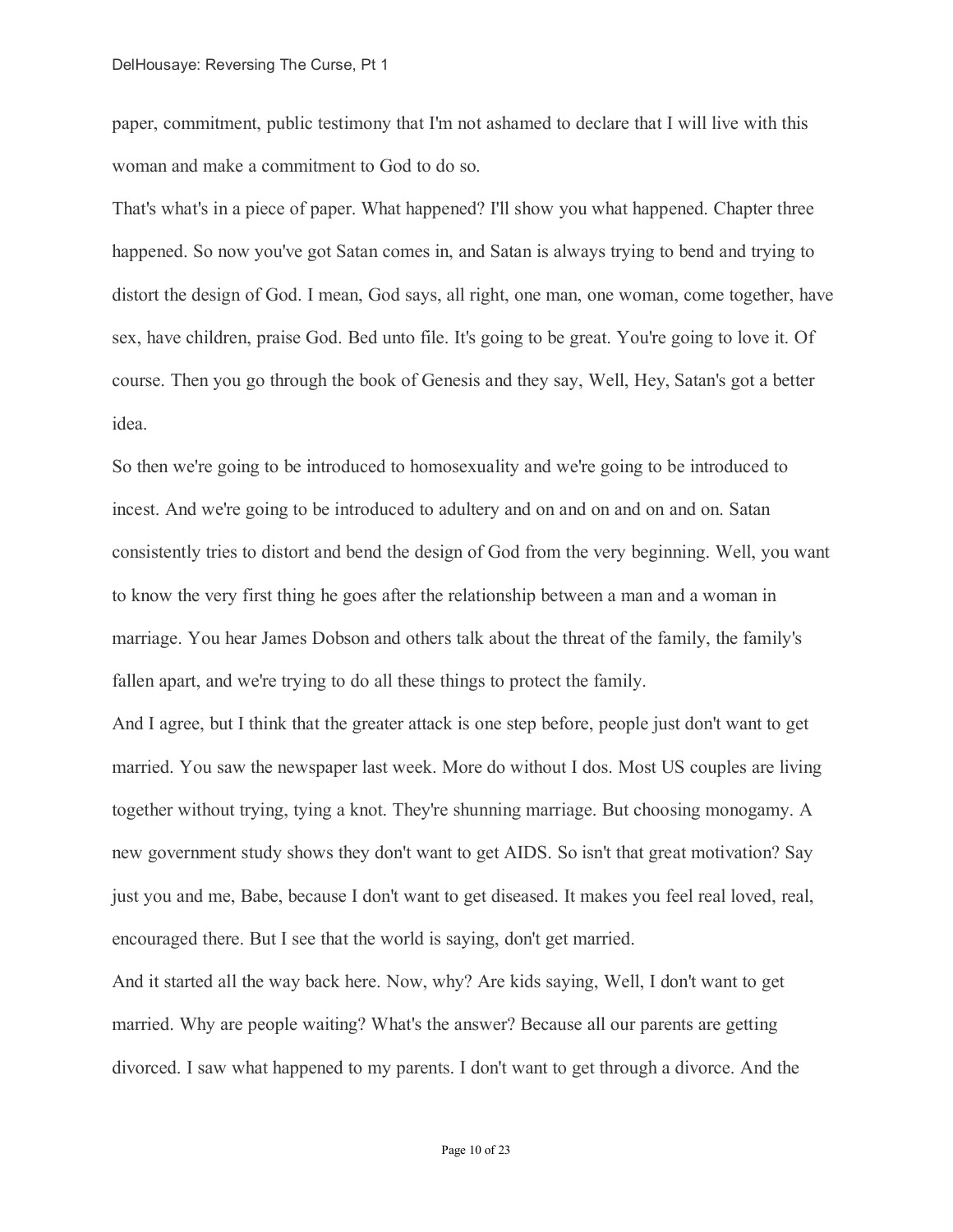statistic they usually throw at you is one out of every two marriages are ending up in divorce. Well, there's another way of looking at that. One out of every two marriages are making it. But even if you know the new stats on that friend, it's not one out of every two.

It's a myth. Last year, one out of every six marriages are fallen apart in divorce. So first of all, this whole excuse of saying, Well, I don't want to go through divorce. So therefore, I don't want to make commitment. No, there's something else here. Let me tell you why we're coming up with excuses to wait and not to get married. It happened in Genesis three. As you know that he was deceived. Adam made a choice that he would rather be with Eve than with God. So it was through Adam.

Sin came into the world. Eve was deceived. Adam sinned against God. And that's why Jesus is not the last Eve. He's the last Adam. So when you gals get that thing on you, when they say it's because of you, we got sin. No, it was because of Adam because eve was deceived. But Adam made a choice, I love this woman more than I love that person. Well, then you know the curse. Look at the curse and look at Genesis three, verse 16. He gets finally to the woman. He says to the woman, he said, I will greatly multiply your pain in childbirth. And that's true. My wife has had two a little bit of help for me. Well, I'm not talking about that part. Well, yeah, but anyway, I remember the first time it was when Lamar was just getting going and I didn't go through it. I didn't know anything about it, but the people at the hospital thought I had. So they wheeled me right in there with Holly and Holly sweat, and she's going through pain, and they say, okay, we'll leave you here and you can coach your wife.

Okay. So they leave Holly's here going. So I said, all right. All right. Holly, Holly, see, get your pain. Had psychology BA in psychology. I got this now. I said, Holly, give me the names of the States. She did all 50. Then I did, but she was still hurting. They didn't come back saying, okay,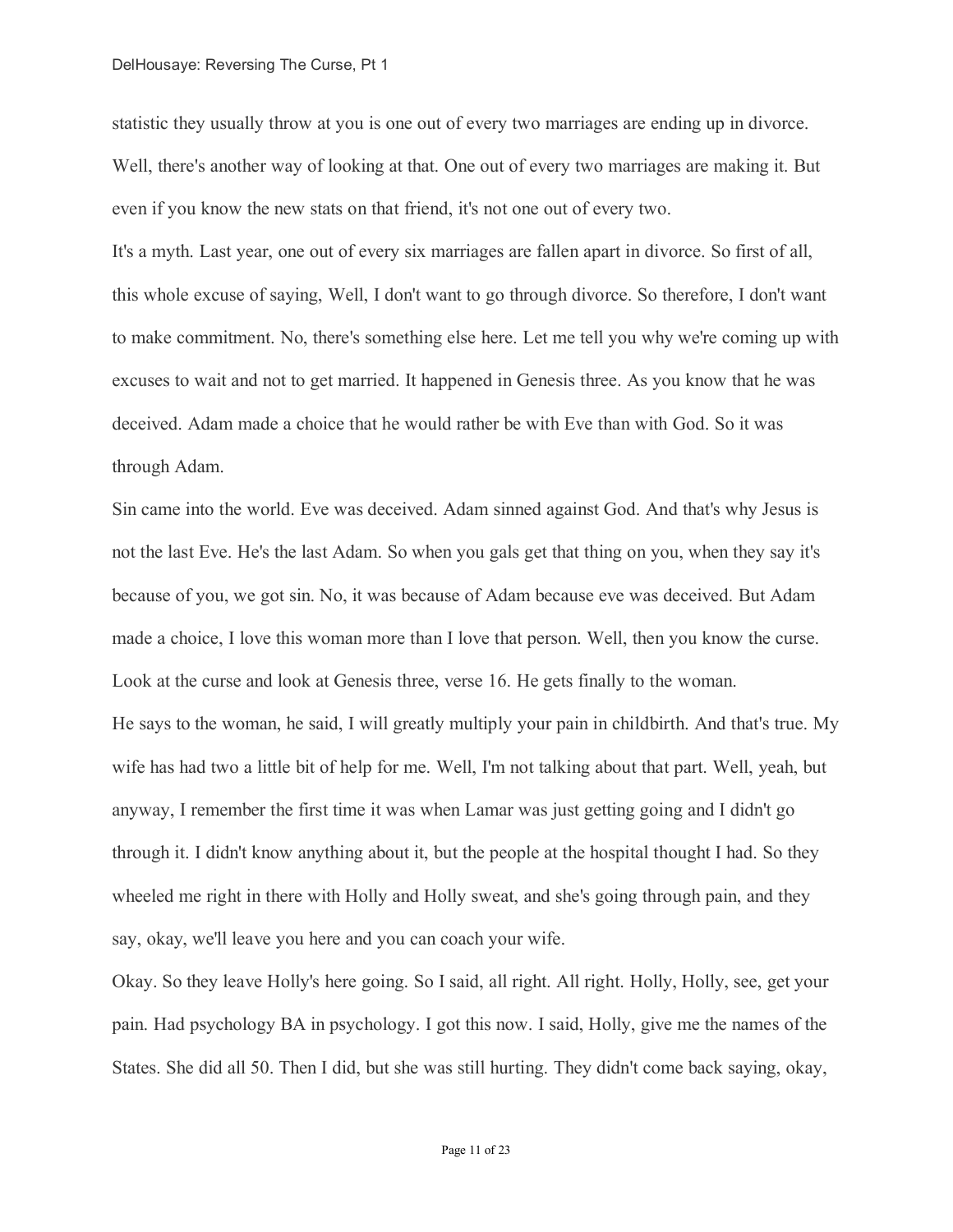### DelHousaye: Reversing The Curse, Pt 1

give me their capitals. Well, that's when she started pushing the button for the nurse. Get to get this guy out of here. Well, the second time then I learned, I went to La Maze classes, and I brought my whistle, my cap, and I was ready with my catcher's glove.

So I had to figure it out the second time. But I know that gals go through tremendous pain at childbirth, but that's not all. That's a pain. He says, in your pain, you shall bring forth children, yet your desire shall be for your husband. You go, oh, wonderful. Even though I always thought that meant that here she's going through pain. You did this to me, Ken. She hates him. But after she has the baby, she still will have a desire for her husband. And so the whole point is that she will not be bitter towards her husband because he caused so much pain for her having a baby. That's what I thought it meant. So I read the last phrase and then studied the Hebrew. It says, and or even he shall rule over you. Here's, this poor woman, she's gone through a lot of pain. And she says, I have a desire for you. I still love you, even though you made me go through all this. And I say, Well, I shall rule over you. It doesn't make sense. Then when you go on a little bit further and you see the curse on the man, it says, Curse, it is the ground because of you, and toil you shall eat of it all the days of your life.

First of all, God, I've learned as I'm getting a little bit older, that you make sense. When I was your age, I had to walk more by faith than I do now because I've lived long enough to begin to see the wisdom of the wisdom of God, that God does not come from left field. And on this one, all of a sudden, it makes sense. I have found there are two areas that women gain much of their self worth, right or wrong. One is being a mother, and one is being a wife.

And those are the very two things that women can draw their total significance from and not from God. So it's interesting God was saying, all right, the two things that will probably cause you to separate yourself from me and draw your self worth from me. Your God is the fact that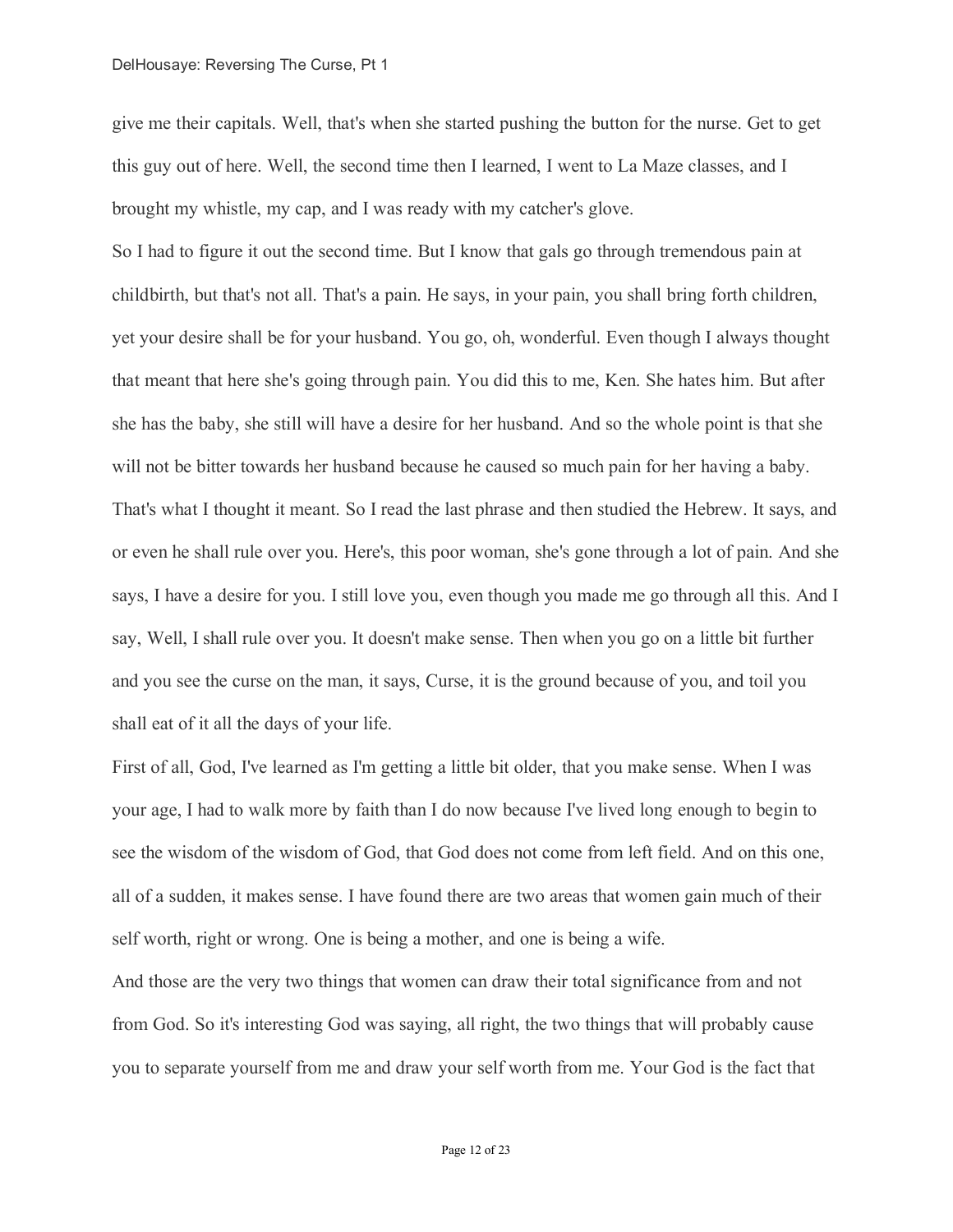you're going to be so excited about being a mother. And I've seen women totally devote their lives to their kids. And when their kids are gone, mother is nothing. Or if they fail as a mother, mother is nothing.

Well, if they don't cut it with their kids, atleast I'm a wife in. So it's relation with the husband. God says, I'm going to make both difficult children. You're going to go through pain. Wife. He's going to rule over you. But then it says, what about a man? Guess we're men. Guess where guys get their self worth. I'd love to say by being fathers and being husbands, but that's not the case. The thing that will hurt a man more than anything else will when he loses his job.

Nothing will put a man in depression faster than he loses and kicked out of his profession. And yet what is it right here? God says for you, man. You're going to get yourself identity from your profession. I'm going to make even the very first profession difficult. But here's what I want to look at. Here's the curse. I want us to look on. This marriage thing is the relationship man, woman, man was created woman out of the man to be a helpmate to the man. They're supposed to be one.

And they're supposed to continue and do what God has them to do. But now problems. Notice it says, yet your desire shall be for your husband. Now, that word desire is only used a couple of times. The next time it's used. In the next chapter, look at Genesis, chapter four. Remember, they finally get together and they have a couple of kids, Cain and Abel. And as you know, Cain kills Abel and notice, look at verse six and seven. Then the Lord said to Cain, Why are you angry? And why has your countenance fallen? If you do well, will not your countenance be lifted up. And if you do not, well, sin is crouching at the door, and it's what its desire is for you. But you must master it. It's the same Hebrew word. So the word does not mean well, your affection. You're going to still have an affection for your husband even though he made you go through the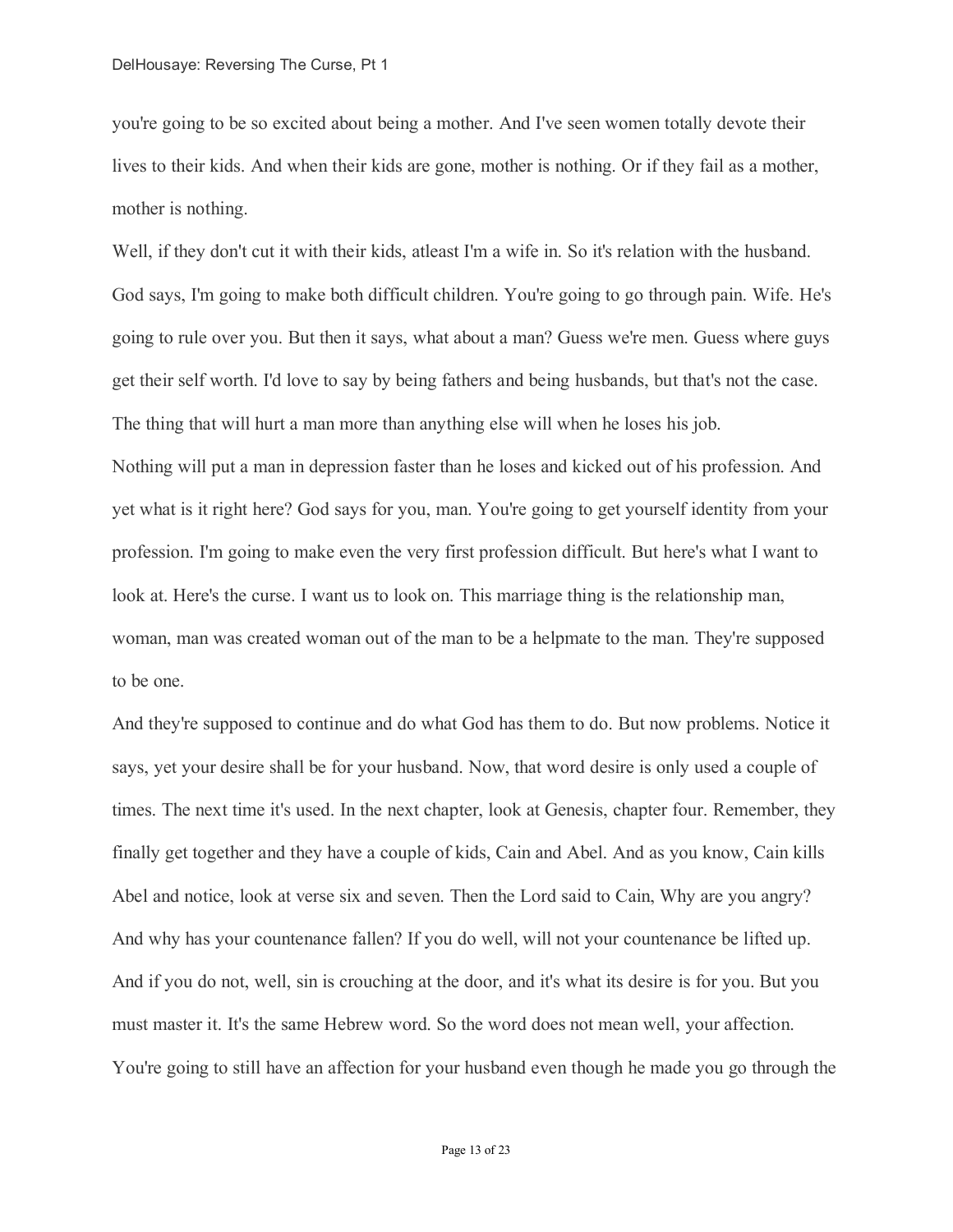pregnancy. No, that's not what he's saying at all, because he's not saying all right, sin is crouching at the door and your affection.. but you're going to have to mask.

No, the word basically means the desire to control. Part of the curse is that a woman her old nature will motivate her to try to manipulate and control her husband or men. And you gals are very good. And you start learning that thing usually right after puberty on how to use whatever you've got to use to be able to manipulate and get what you want. And so he's saying all right. Your desire will be to control your husband and manipulate him to meet your needs. Meanwhile, what's his response? It says, and he will what? He will rule over you because God created used to create men to be stronger than women. I don't know about that anymore. But the fact still being that throughout history, men have ruled over women because they tend to be physically stronger, not necessarily smarter. But they tend to be more intimidating. They have all that aggression. They've got all that stuff to be the hunter, provider, protector, all that stuff, and they use it against their wife to manipulate their wife to rule over them.

Now, what does it mean to rule? Rule simply means, I want you. I will force you to meet my needs. So now here's we got a great, wonderful relationship. We've got a woman, she says. I'm going to manipulate you to have my needs met. And my husband says, Great, I'm going to rule over you and force you to meet my needs. And thus we've got a wonderful relationship called marriage. And it only took Satan one chapter to try to go after the very thing, which was the first design in any human relationship that God created between the man and the woman in marriage. So I'm saying, let's first brighten up. It's not just a social thing that it's not popular to get married because people get divorced. And how can you get along now with that in mind? Go to Ephesians five because I believe what the Apostle Paul does in Ephesians Five is he reverses the curse. He reverses the curse because the curse says the woman will try to manipulate and control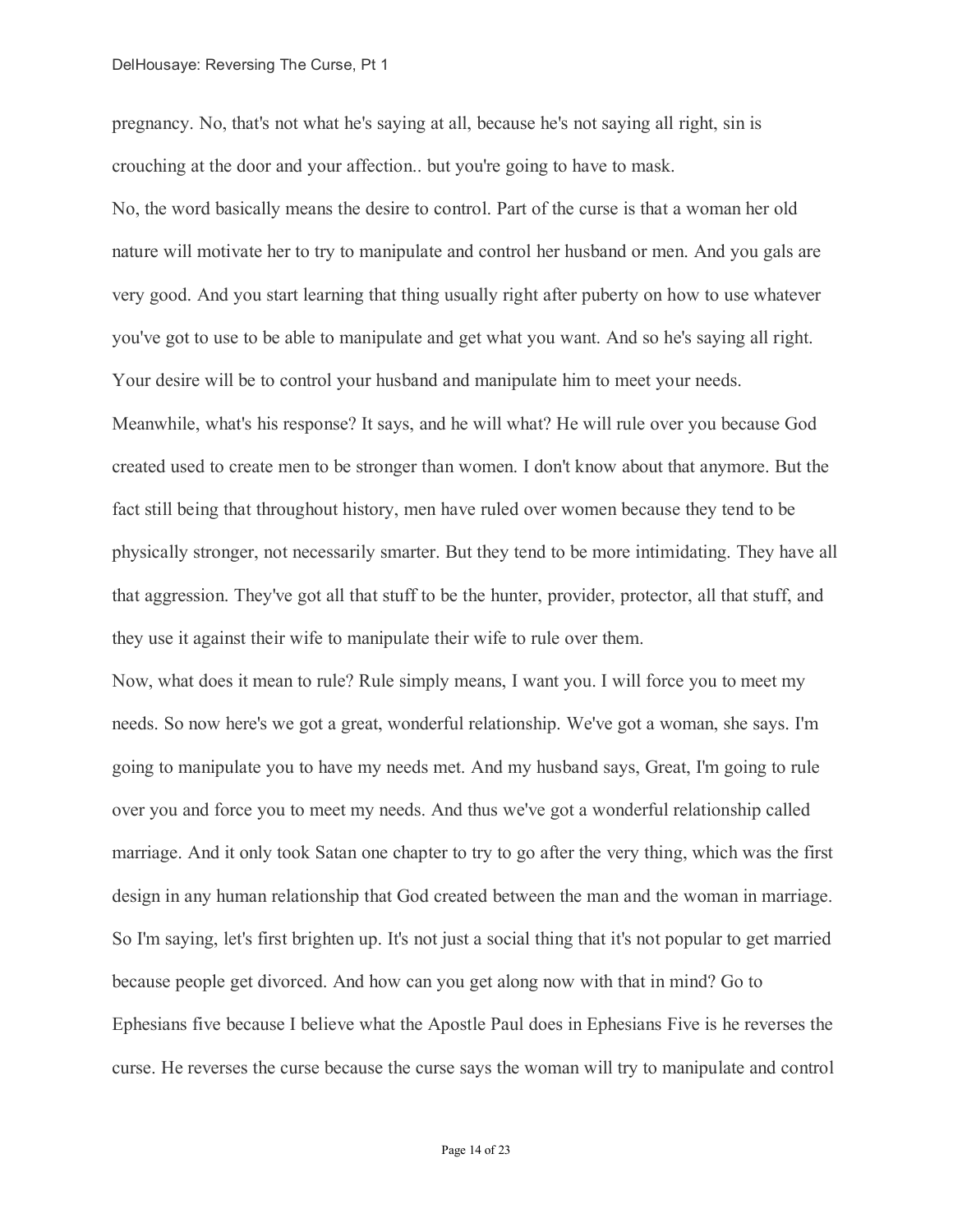and have her needs met by her husband. Paul says, wives being submission to your own husbands. As to the Lord, for the husband is the head of the wife, as Christ also is the head of the Church, he himself being the Savior of the body.

But as the Church is in submission to Christ, so also the wives ought to be in their own husbands and everything. Then at the end of the chapter, he says, and see to it that the wife gives reverence to her husband. Whoa. Instead of manipulating, trying to get your needs met by manipulating your husband says, you submit to your husband, you submit and meet his needs and you give reverence to him. But then it says the curse says, and men will rule over their wives. But then Paul says, Husbands love your wives. Just as Christ also loved the Church and gave himself, what's the next word? Guys up for them?

Jesus said in Matthew 20. In the world among the Gentiles, they Lord it. There's the word, Lord it over one another. That is try to intimidate and get people to meet their needs, serve them. But he says, it will not be among you. For the Grace among you shall be your what? What's the definition of leadership? Shall be your servant, your servant. See, I believe that a lot of problems we have in marriages and relationships is that guys tend to confuse headship with Lordship. Lordship is simply you serve me headship is I am your servant as we go through and we'll do this the next couple of days. I want to go through what the design of marriage is after God has reversed the curse that, you know, guys, you're going to find out my wife has no problems submitting and giving reverence to me. She's thrilled to do it because it's not really hard to submit to a man who is committed to serve you and his decisions or for your success and your best interests.

See, if we can reverse the curse and get back to the design of God between a man and a woman and a commitment to God in marriage, you're going to find that the reason why God designed it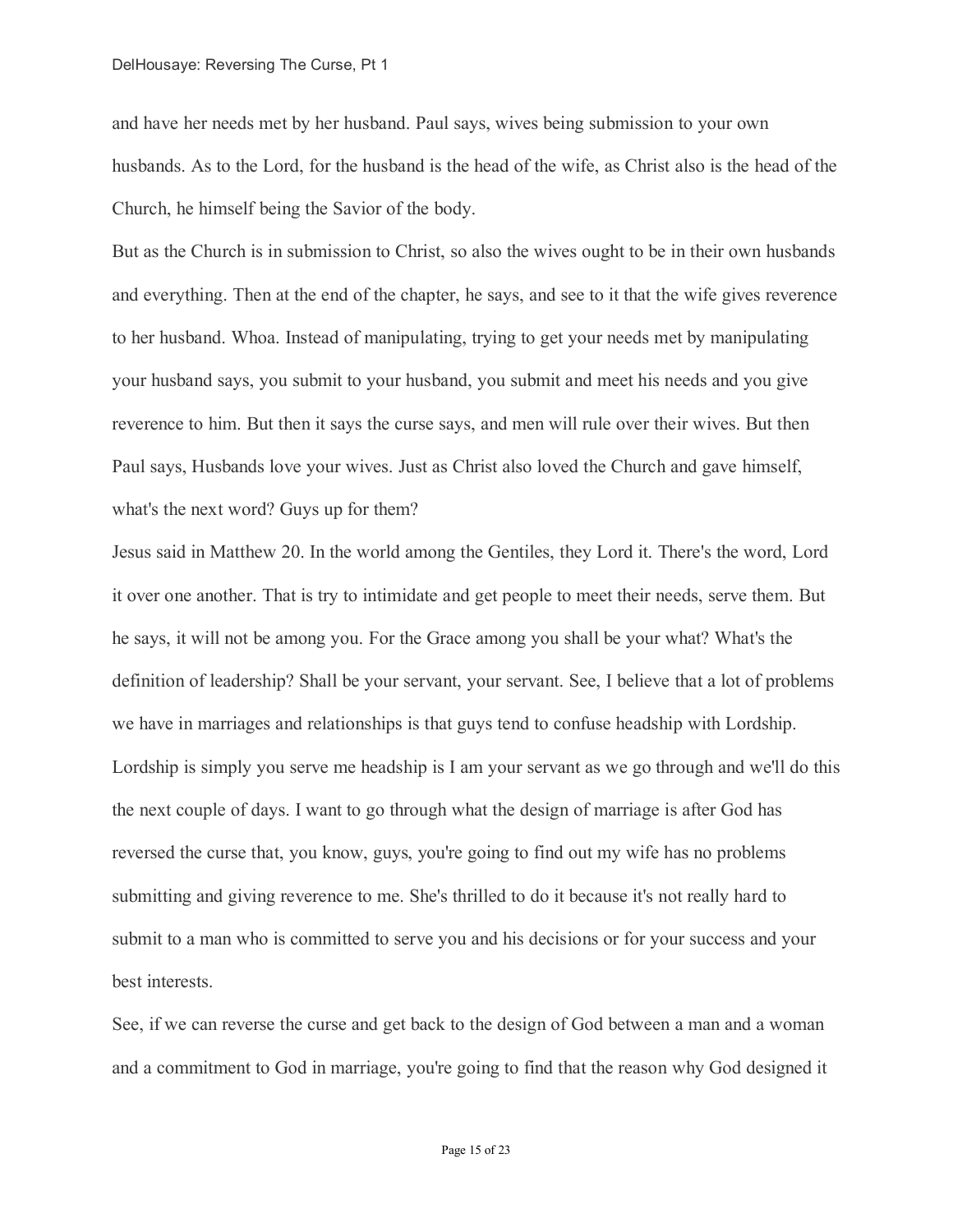at the beginning of all his design and creation. And that's what I want to do in our time together. But I want to introduce this particular section by getting a running jump. I want to do this by go back and look at verse seven of chapter five. Notice that first word there, therefore, okay when you have it, therefore, and you've heard it many times.

It's therefore reason. All right. He's based on something he's just said. So you go up to the next, therefore. Well, the next, therefore is the very first word of the chapter. And he goes back to chapter four. So when you look at what is that therefore for? Well, look at verse 15. We got another there for. So I don't know what they're for, therefore they're for that four, therefore. Well, I think you can kind of pull out and you'll notice, start with the therefore in verse seven, therefore, do not be partakers with them, for you were formerly darkness.

But now you are light in the Lord walk as children of light. I was raised Southern Baptist then I became a Christian. But I continued Southern Baptist for a while. But I was raised in the Church is my point. And I was raised on religious platitudes. I heard religious platitude here, and a religious platitude is something that gets you excited that you cannot obey. All right. It's the violation of James chapter one. It says in verse 19. It says, Be quick to hear, slow to get angry. Quick to listen. What is it talking about? Well, count ten before you get mad. No, no. The context is be quick to hear, slow to get angry when you hear the word of God implanted. In other words, he's talking there in James 119, the following of how you listen to the Word of God when you listen to it. Don't get all defensive and angry and uptight, but listen to it. Then he says, now be doers of the word, not here only, if you're here, only it's like a guy going to a mirror. And by the way, don't do that. About a couple of months ago, I just started looking in the mirror. I just started looking at me. I was told I had a guy come in my office a couple of years ago and said, you know, Daryl, you have a face for radio and a voice for TV. I just thought I would look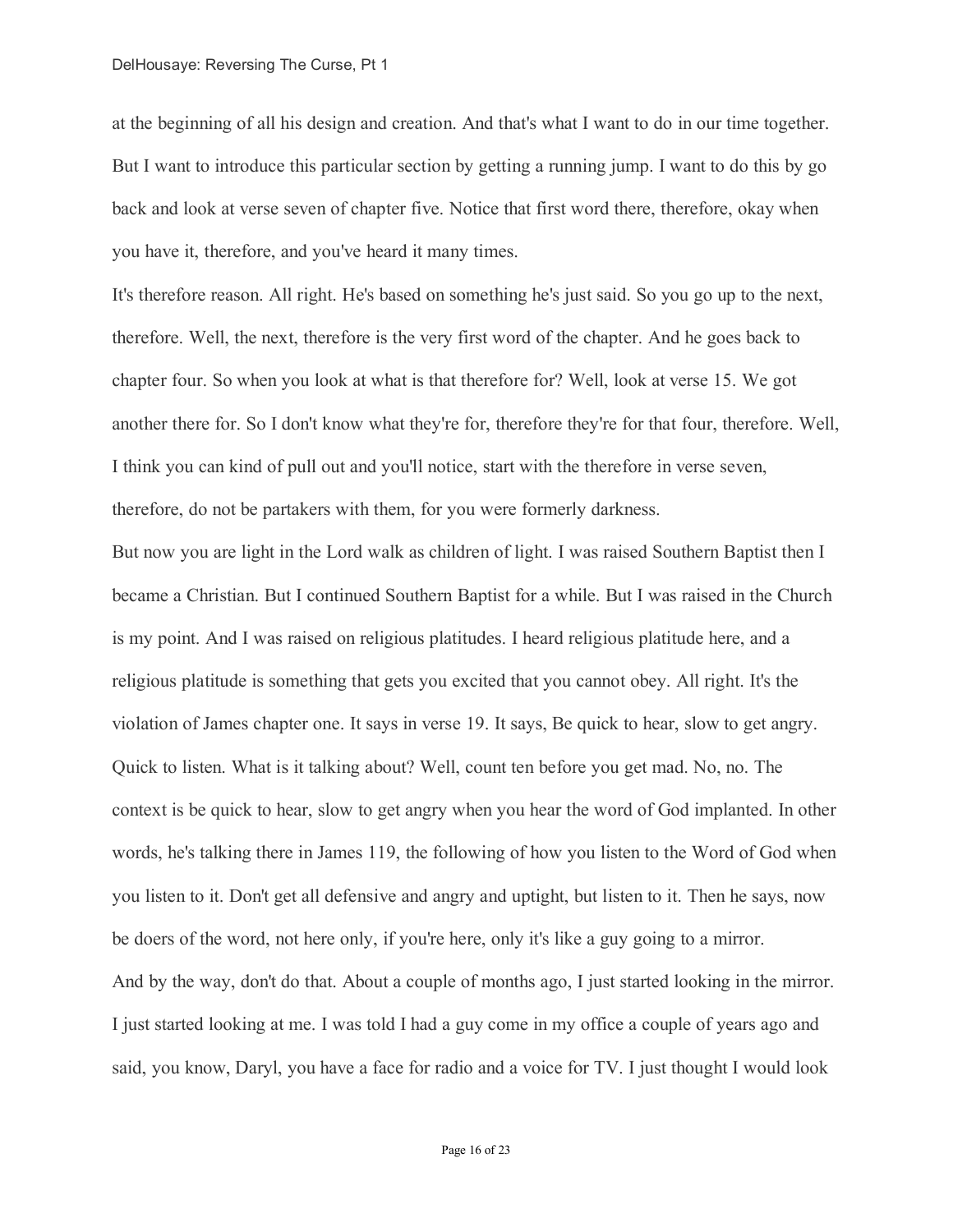at this thing. Don't do that. They get very depressing because I look at it. Oh, shoot that. And oh, man, the hairline and that nose never did straighten out.

And Holly was next to me. And I said, you know, Holly, I'm really not a very good looking guy in a real sweet way. Holly looked at me and said, Well, you know, I didn't marry you for your looks. Well, anyhow he's talking about here of a guy looking in the mirror and he says, Well, call, I got to do some things on this baby and then walks away and forgets the way he looked. That's usually how it is when we hear the word of God.

That is my greatest fear. What's going to happen today and what happened this morning with Dr. Rodmacher is we kind of say, Well, man, then we walk away and Satan's doing his job on us. And of course, of course, we're not going to remember. I believe there are two verses in the Bible that are tragic among Christians. The first one is the most disobeyed verse in the Bible by Christians. I'm talking about Matthew 18, verse 15, where it says, if you've got a problem with somebody, go to them in private, the most disobeyed verse in the entire Christianity. In that great statement, I think I can back it up. Second verse, the most disbelieved verse in the Bible by Christians, Ephesians 6:12, for we wrestle not against flesh and blood, but against powers and principalities. Usually the last thing we think about is that maybe there's something else going on here, giving me thoughts. And maybe I ought not to be as angry or as frustrated as I really am. See, the power with darkness is on, friend. It's a bad case of the normals for any believer.

And I believe the very first thing that they will do to us is cause us if we look at the mirror and we say, yeah, I've got to do something here, walk away. You're going to forget. That's why I believe there must be a conversion every time you hear the word of God. What I mean by conversion, a conversion from hearing to doing, there better be something to obey because you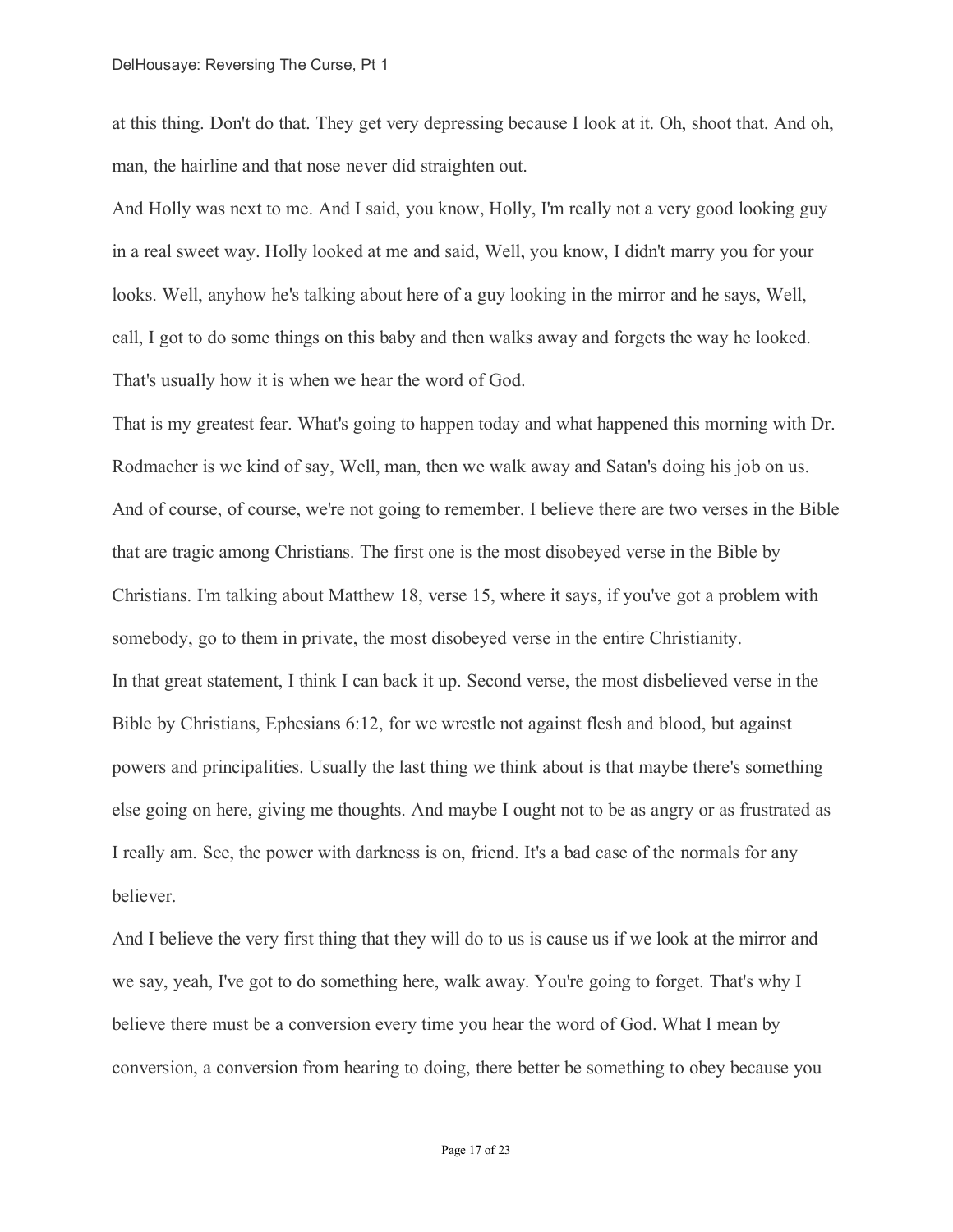want to know something people say, how do you remember so much Bible? I love to say, Well, because I'm so brilliant.

No, I'm not so brilliant. I'll tell you why I remember so much Bible. You tend to remember what you obey if you tend to obey things you've learned. You never forget that you obeyed. You never forget why you obeyed. You remember the verses. And so therefore, what he's saying here is that as you hear the word of God, notice. Therefore he says, You're no longer in darkness. You're in light. Walk as children of light. Religious platitudes where we just hear things that we cannot obey. We're wasting your time.

Well, here's a religious platitude. Now walk as children of light. Amen Amen like a giant GE light bulb in the sky. God is light. How do you apply that thing? Well, Paul is a pragmatist. He tells you what he means, but he defines his term in the next verse, verse nine for the fruit of the light consists of things that are good, things that are right and things that are true. In other words, if I say all right, whatever I do, I'm just going to do that which is good.

That is that builds and encourages other people. I'm going to only do that which is right. What's right? What God says is right. I'm only going to believe things that are true, not necessary in newspapers. What's true? What God says is true. Do you want to know something? You are the most credible person. You know. There is one person you will always believe no matter what. And you know they won't lie to you. Who is it? You! But guess what? You probably spend more time lying to yourself than anything else.

But the problem is that you trust you and you're lying to you. You're betraying yourself because the fact is you will believe you if you keep telling yourself I'm stupid. I'm stupid. Not telling yourself that I'm stupid. But you're stupid. If you keep telling yourself that you're stupid, you're stupid friend, you will begin to believe in your being that you're stupid. Well, it's the same thing.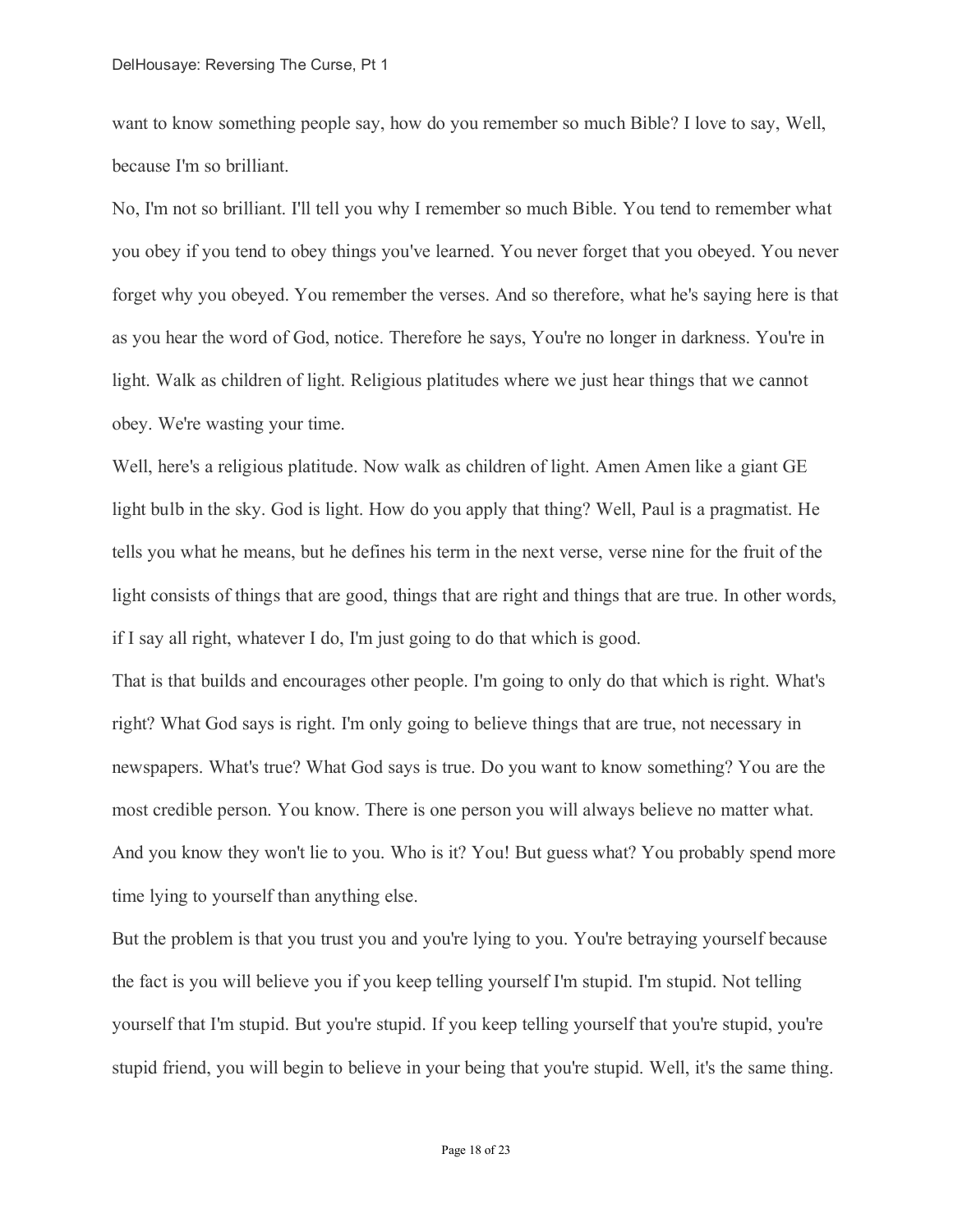That's why you got to make sure that what you say to you because you believe you is truth. And the only truth you have guaranteed is truth is the word of God.

What is good. What is right? What is true? Now notice what he says here. Do not be partakers in unfruitful deeds of darkness, but instead, now expose them. It's disgraceful even to speak of these things. Now look at verse 15. So he says, now, do you want to please God? Like he says, I want to learn how to please God. I want to do what is good. What is right. I want to believe what is true, what he says. Now, therefore, verse 15, be careful how you walk.

The word careful is the word acrebas sound familiar? Walk accurately. In other words, God says, don't make mistakes. When you are younger, you can make mistakes and everybody covered for you. You're beginning to learn something, aren't you, boy, mom and Dad's not around to cover for you. And the more mistakes you make now, the more not only you pay for it, but others pay for it. So he says, Now, Hey, let's be careful how you walk. Not as unwise men, but as wise, making the most of your time because the days are evil.

He says, so then do not be foolish. What's another word for foolish starts with an s. Yes, he says, don't be foolish. Don't be stupid on this thing. No. What does it mean to be foolish? Can Christians be a fool? No. Psalm 14, one says the fool says in his heart, what that there is no God. So a Christian cannot be a fool? Can a Christian Act foolishly? How? All he's got to do is pretend there is no God. In other words, believe or make decisions or do what you do. And don't give God a second thought that maybe he has something to say. Then you are acting by definition foolishly because you're living and making your decisions just like a pagan. Who is the fool now? He says here, don't be foolish about this thing. We're foolish about what thing. But understand what the will of the Lord is now. Like McCarthy used to say, some people believe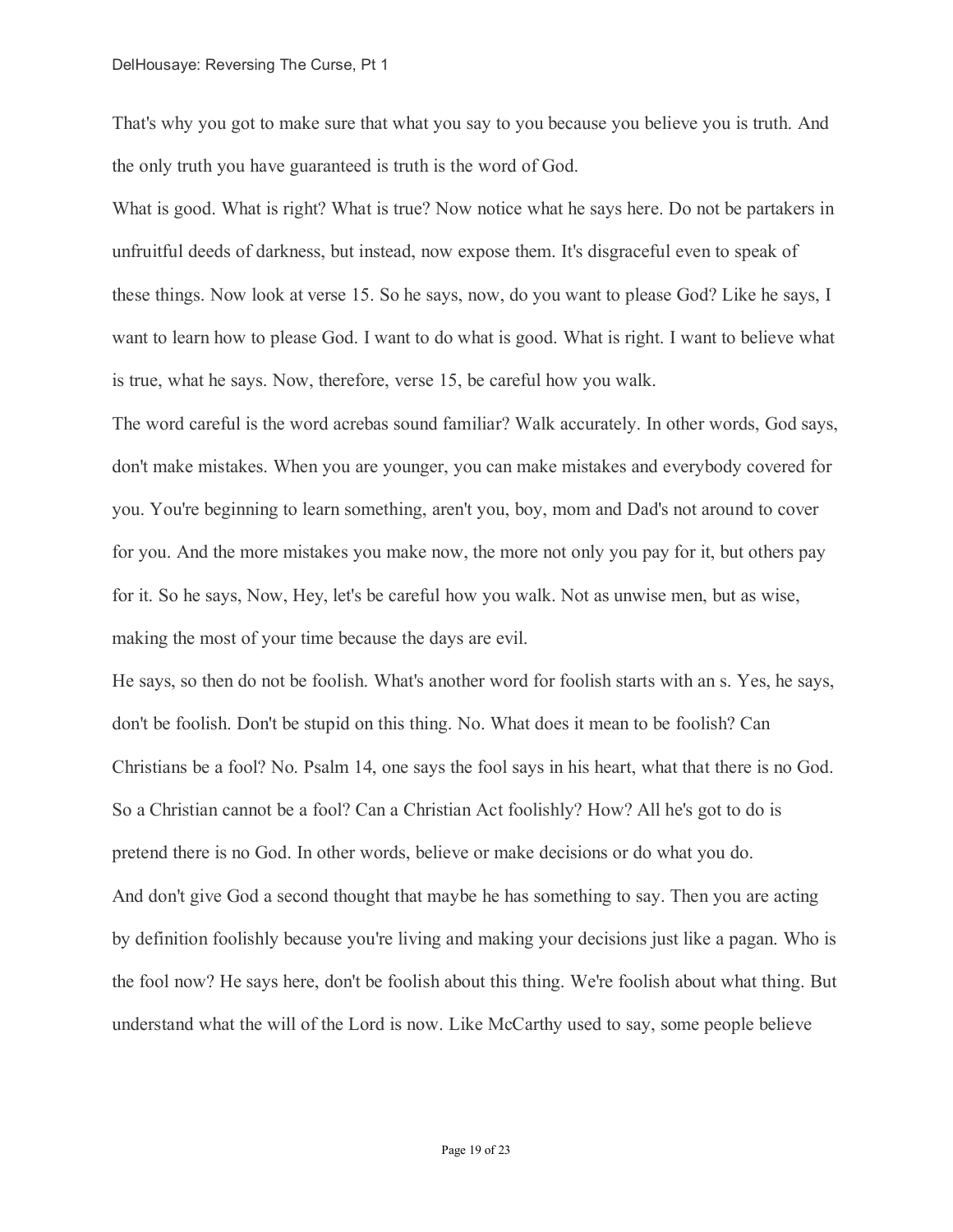God is this cosmic Easter Bunny and his will or little Easter eggs. And he hides them all around through life.

And you spend your life trying to find the will of God. Then you have 18 books ranging from 14 steps to 200 steps on finding the will of God. You know what he says here? If you don't know the will of God, you're what? You're acting foolishly. I have two boys, like I said. And if you really think I make it difficult for them to know what I really want them to do. Not at all. And God says here in the word, understand, literally means put together the will of God. God wants you to know what he wants you to do. So therefore, make sure you know what God wants you to do. So, he says. And do not get drunk with wine, which is stupid, dissipation wasteful. But be filled with the Holy Spirit. That's one of those metaphysical verses. People go, it's not metaphysical. The word filled is the word play rattle. It needs to be controlled by the Holy Spirit is not a liquid. All right? It's not. I have a little Holy Spirit coming up here and filled my Holy Spirit down this arm to the Holy Spirit.

Holy Spirit comes up here and right out there like so. And listen, the Holy Spirit is not a liquid. Where's the Holy Spirit? I mean, if I had this arm cut off, would I leak Holy Spirit? Do Christian midgets have as much Holy Spirit as you? I mean, we got to get rid of this liquidity idea. The Holy Spirit just kind of puts us on like a little costume. Well, where is the Holy Spirit live? In us! Some say in the pituitary. I don't know, but I know wherever my Spirit is the Holy Spirit is because Romans 8:19, He bears witness with my spirit.

But now he says, be filled. Not like liquid, but be controlled by the person of the Holy Spirit. Holy Spirit's. A person he feels he thinks he has a will. He speaks. And so he's a person. By definition, he has personality. Now, what does it mean for one person to control another person?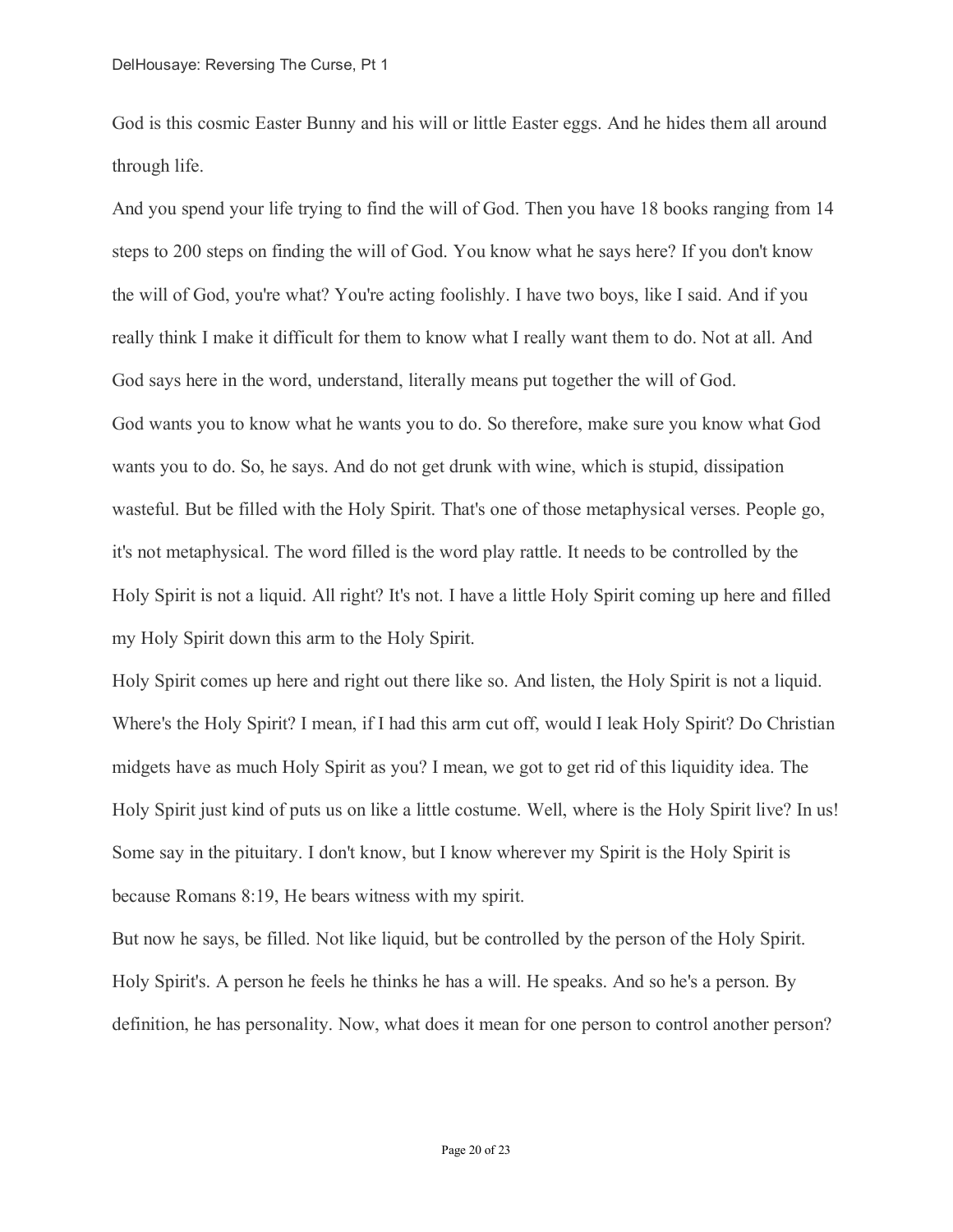I did this a couple of years ago, but could you stand up for a moment? Yeah, we got times to embarrass you. Go ahead. Stand right up. Okay.

Nice guy. What's your name? Tim. Hi, Tim. Tim, turn around. Tim, I'd like you to take your left hand and your right hand, and I could just kind of touch them like this. Okay. I like to put them down slowly. Now, would you do that five times while I'm sharing something with him? Go right ahead. A question right now. Who is controlling Tim? Let's vote. It's kind of like how to know gerbils, male or female vote. All right, so let's vote on this thing. How many believe that Tim is controlling himself?

Let me see your hands. Okay, good. Put your hands down. How many believe that I'm controlling Tim? Did you quench the Spirit, or did you do all five? All five. Oh, good. You can sit down. Thank you. How many feel that I was controlling Tim? How many say said I'm not going to vote? You're going to tell me anyway? Well, let's see what was happening there. I'm a person. Take that by faith. Tim is a person greater faith. Now, what you have here is simply this. As long as Tim here's, the term yielded his will. In other words, when Tim did exactly what I willed him to do, what I told him to do. Who was controlling Tim? I was as long as with his free will, he submitted his will to mine now. So that one. So as long as he basically obeyed what I said, as long as he was obeying what I said, I was controlling him. That's all the verse says. That's why he says just before that. You're foolish if you don't know the will of God. Know the will of God so you can do the will of God. For if you are every day doing what is good, what is right, what is true, then you are filled with the Spirit of God that is controlled by the Spirit of God. He will make it successful. He will make it exactly the way he wants it. Now. Then he talks about, how do you know? Your fill in the Spirit starts speaking to yourselves in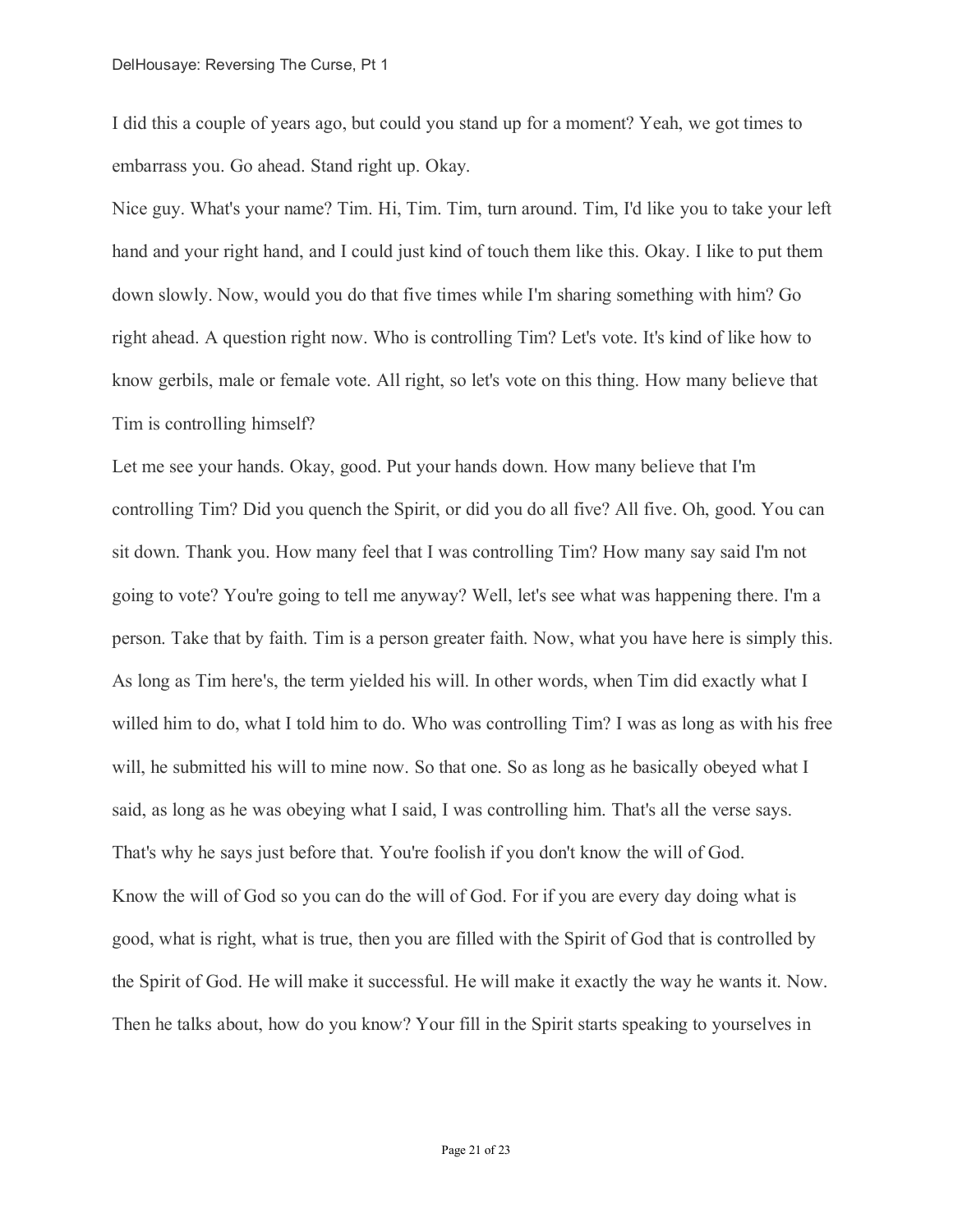Psalms, Him, spiritual Psalms. And then we leave out verse 21 and be subject to one another in the fear of Christ.

Now he's going to apply. You want to know the will of God? You want to obey it. So you'll be controlled by the Spirit of God. So you can be successful as God wants you to be, he says, now let's apply it. And what's the first application Paul draws the what relationship? The marriage relationship. So now let's talk about being a wife. And then let's talk about being a husband from there. But this is the application of Paul. Now, does it sound like from the Scripture point of view that marriage is the exception?

It's for those who could not really make it in the real world, who needed each other for a crutch? Now I read the scriptures that God created marriage as his design. Singleness is the exception. And we can know the will of God exactly what makes a woman a wife and reverse the curse. And we can know what makes a man a husband and reverse the curse. There's real good reasons for you to get married. Very good reasons for you to get married. And so that's where we're going to take it from here.

So we'll pick it up tomorrow. Father, thank you so much for the opportunity just to share things you're teaching me and, Father, I just pray that you'd make these things so we can make the conversion from hearing to doing. Father, maybe the thing we need to do about what we talked about this morning is just make a decision right now that we are open. If it is the will of God, we're open to get married whenever you bring the person into our life. And as soon as we can learn what it means, why your heads are bowed and your eyes closed.

Like I said, I don't want you to leave this place and blow me away. If you are willing to pray that thank God, I'm willing to get off my prejudice against marriage and my satirical jokes and my putdowns and my criticalness and negativeness against marriage and God. If you can teach me